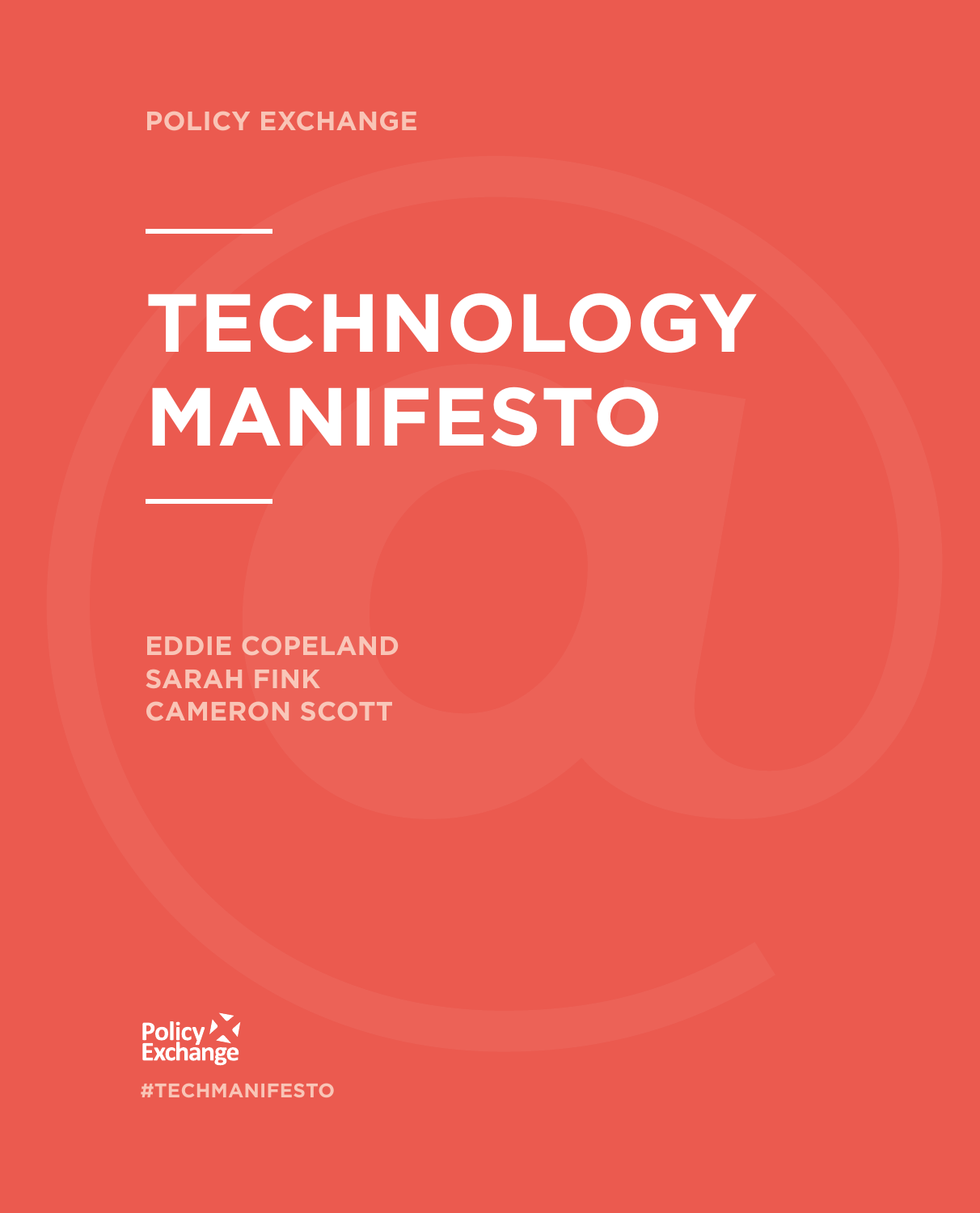**Britain is well "positioned to be a world leader in using technology for positive ends, but success will require the proactive attention of – and continuity of support from – successive governments."**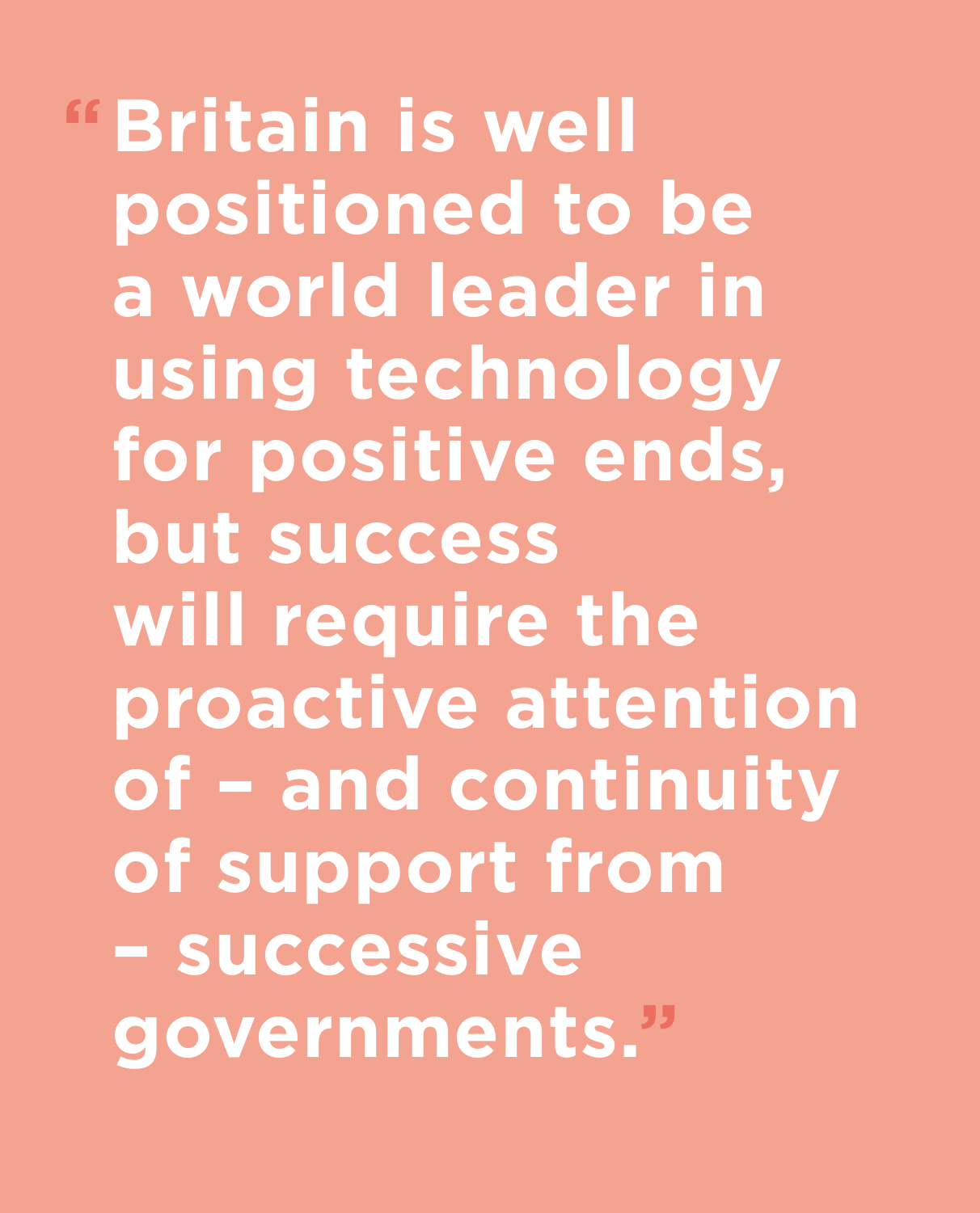# **BY 2020 BRITAIN SHOULD AIM TO…**

Build the most connected and digitally skilled society in the world

Be the best place outside of Silicon Valley for technology entrepreneurs to start and grow a business

Use technology and data to develop the smartest government in the world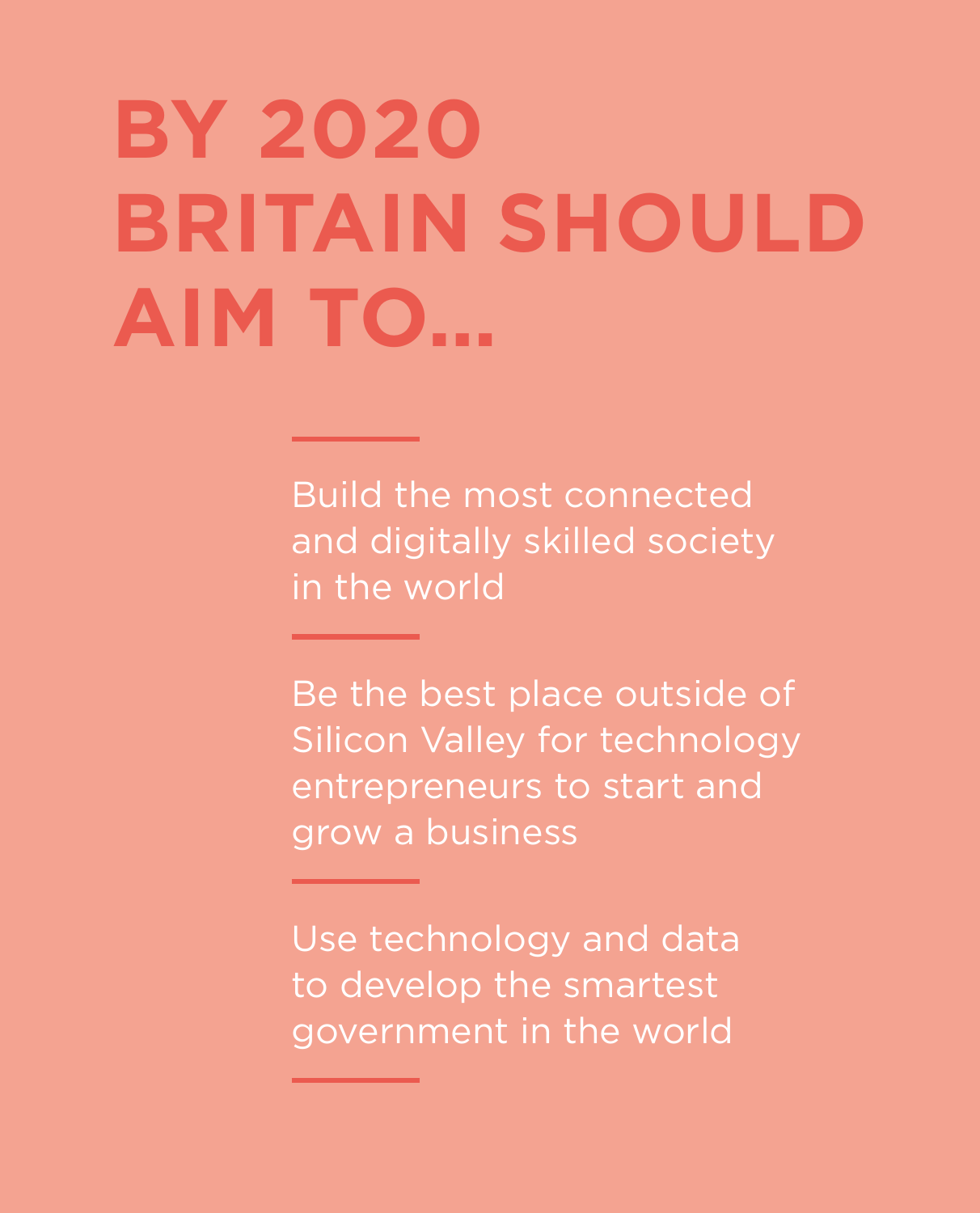### **ABOUT THE TECHNOLOGY POLICY UNIT**

Policy Exchange's Technology Policy unit helps politicians and policymakers unlock the potential of technology: for an innovative digital economy, a smarter public sector and a stronger society. Our aim is to be recognised as the pre-eminent thought leader on technology in UK policymaking.

For more information about our work, visit: <policyexchange.org.uk/technology>-policy or contact the Head of Unit, Eddie Copeland, at: [eddie.copeland@policyexchange.org.uk](mailto:eddie.copeland@policyexchange.org.uk) 020 7340 2650.

Read our blog at <PolicyBytes.org.uk>

### **ACKNOWLEDGEMENTS**

Policy Exchange would like to thank the wide range of individuals, businesses and other organisations that shared their ideas, perspectives and insights during the course of our work. Any errors and omissions remain, of course, our own.

We are particularly grateful to our sponsors, Google and EMC, for the support, challenge and encouragement that they contributed throughout the project.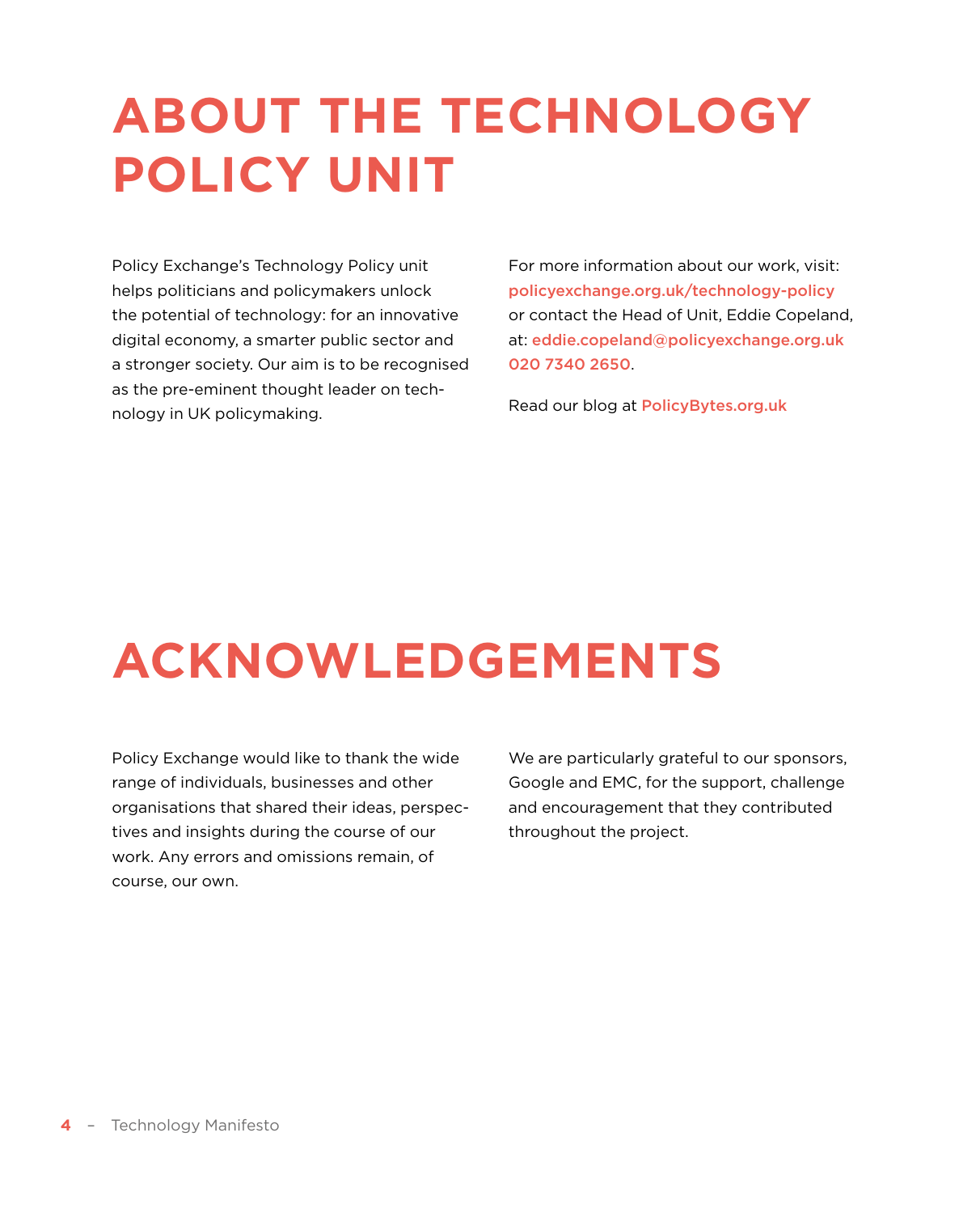## **CONTENTS**

| Introduction                                                                                          | 6  |
|-------------------------------------------------------------------------------------------------------|----|
| <b>Individuals</b>                                                                                    | 8  |
| Building The Most Connected, Digitally Skilled Society<br>In The World                                | 8  |
| Recommendations                                                                                       | 11 |
| <b>Businesses</b>                                                                                     | 14 |
| Making Britain The Best Place Outside Of Silicon Valley<br>For Technology Entrepreneurs And Start-Ups | 14 |
| Leading The World At E-Commerce                                                                       | 16 |
| Recommendations                                                                                       | 17 |
| <b>Government</b>                                                                                     | 21 |
| Using Technology To Power Better Public Services                                                      | 21 |
| Using Data To Deliver Smarter Government                                                              | 23 |
| Recommendations                                                                                       | 25 |
| <b>Endnotes</b>                                                                                       | 28 |
| <b>About The Authors</b>                                                                              | 31 |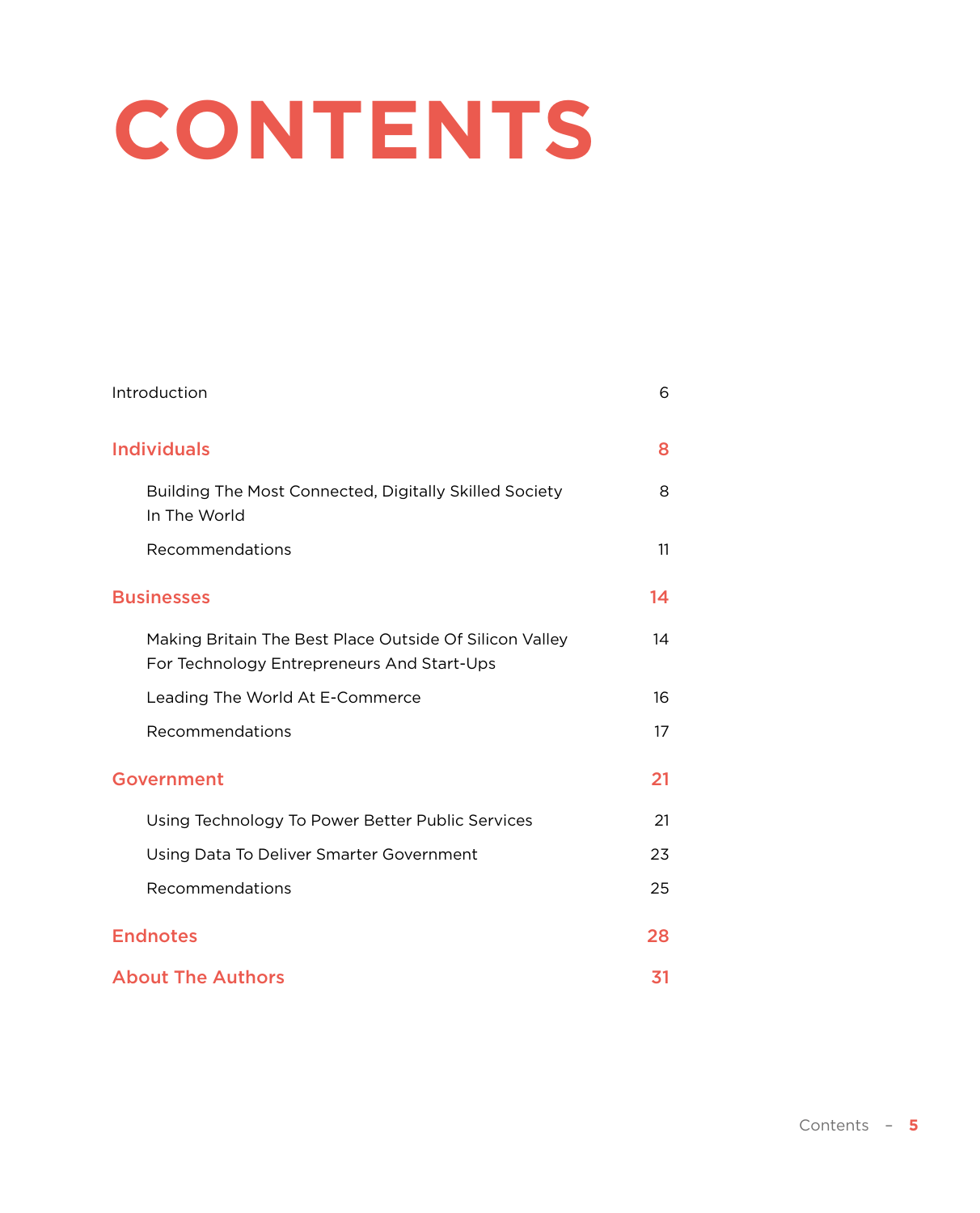# <span id="page-5-0"></span>**INTRODUCTION**

This manifesto has been written to urge politicians and policymakers to put technology front and centre of their thinking for the 2015 general election.

It sets out a vision for how – during the next parliament – Britain can maximise technology's positive contribution for individuals, businesses and government. It argues that all parties have a combined interest in working to achieve three principal goals: to build the world's most connected and digitally skilled society; to make Britain the most attractive place outside of Silicon Valley for technology entrepreneurs to start and grow a business; and to make our government the smartest in the world.

These goals are needed because technology is changing everything. Personal computers, tablets, smartphones, operating systems, web browsers, fixed and wireless broadband, social networks, cloud computing, 3D Printing, Big Data and the Internet of Things have already transformed much of how we communicate, create, share, consume, learn, work and play.

Within the next decade, we can expect our homes to be adapted with smart meters, our urban environments with smart city technologies, and our workplaces with robotics and artificial intelligence.

Above all, technology is changing the British economy – and not just the technology sector. For individuals and families, using the internet now offers savings of around £560 per year through cheaper prices and better deals found online.1 For businesses, e-commerce enables even the smallest of start-ups to reach customers in foreign markets as easily as those in the UK. The internet economy will account for more than 12% of UK GDP by 2016,<sup>2</sup> and Britain already has an online retail trade surplus of \$1 billion – more than the USA and Germany combined. $3$  The pace of change is staggering. It will only accelerate in future.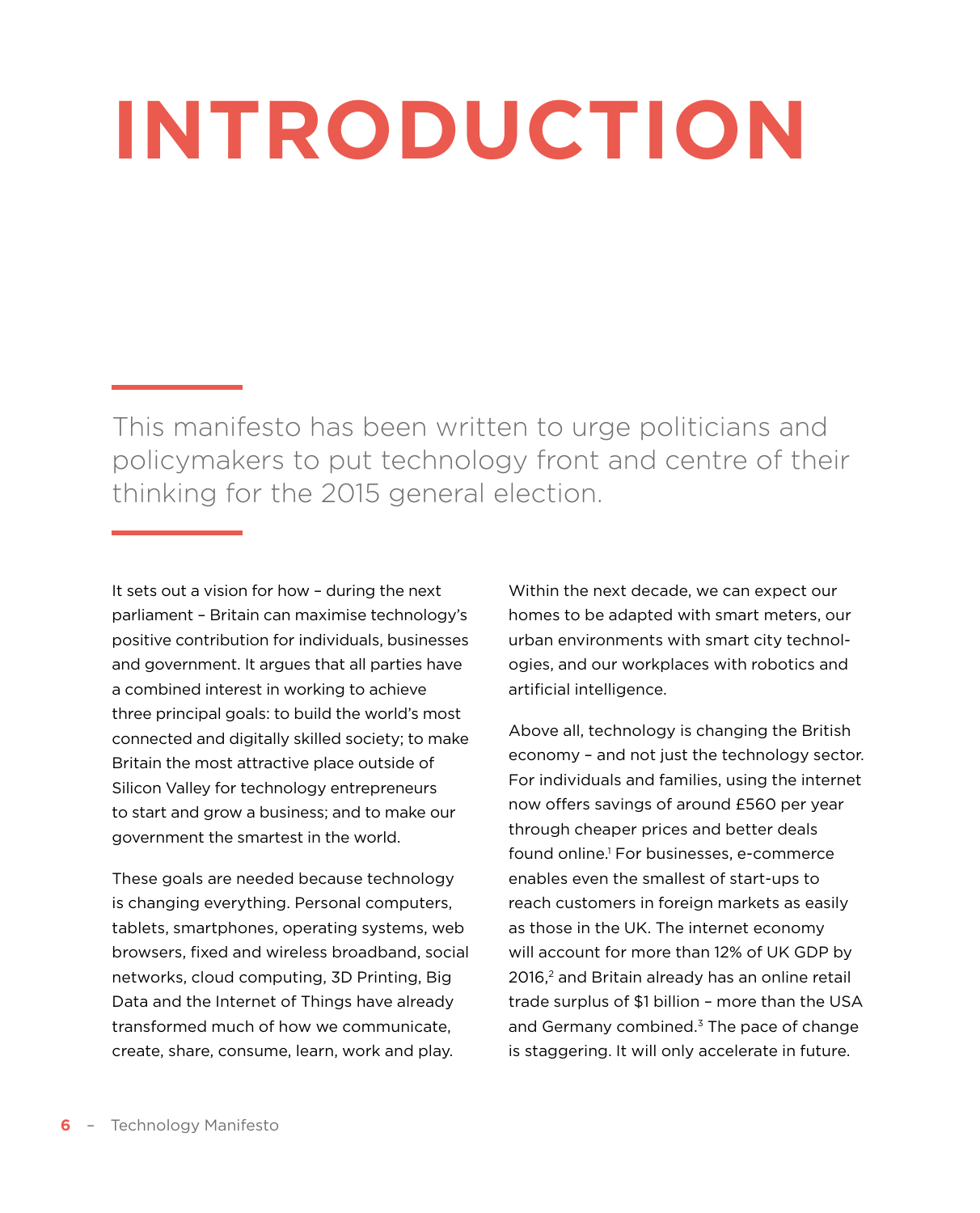The challenge for policymakers is to keep up.

The internet defies boundaries; governments still operate nationally. Data provides the best insights when shared; the public sector still works in silos. New technologies offer opportunities and risks that have no precedent; regulation too often reflects the pre-digital era. Squaring those circles will be hard but essential for Britain's future, and especially for its economic success. Harnessed well, technology promises to deliver benefits and opportunities that were the dreams of science fiction just a decade ago. Mishandled or ignored, it risks unleashing new and damaging threats on a scale that we have barely begun to grasp.

Britain is well positioned to be a world leader in using technology for positive ends, but success will require the proactive attention of – and continuity of support from – successive governments. Citizens, non-profits and the private sector will have important roles to play, too. To borrow a line from Sir James Dyson, "we have the right components: the chassis, an engine and all four wheels. We just need fuel, perhaps a bit of tuning, and most of all a sense of direction."<sup>4</sup>

One final note: our hope in writing this technology manifesto is not that each political party will create its own version. That is no more needed than an *electricity* manifesto or a *roads* manifesto. Rather, our key message is that technology is no longer peripheral to life, and nor can it be to policymaking. From education to healthcare and from energy to transport, no policy area is immune from its influence. It is the foundation on which Britain's economic future will depend.

That is why technology must play an integral role in all parties' policy ideas for May 2015.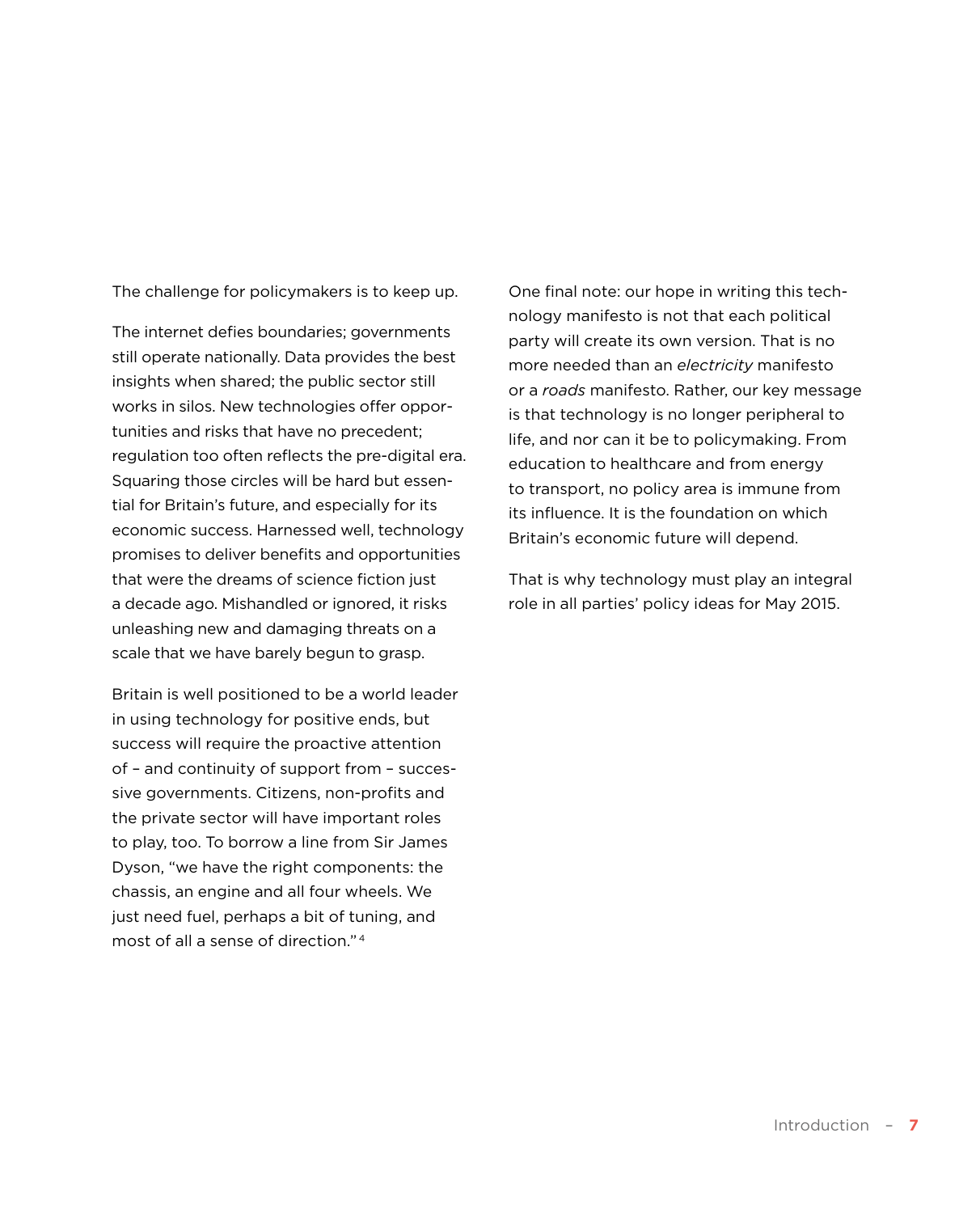## <span id="page-7-0"></span>**INDIVIDUALS**

By 2020, the UK should aim to be the world's most connected and digitally skilled society. Everything in this manifesto depends on this.

### Building The Most Connected, Digitally Skilled Society In The World

Email, social media and apps are changing the way people communicate with friends, family and colleagues. New e-commerce models are creating businesses that five years ago did not (in some cases, *could not*) exist. Websites like Wikipedia are lowering barriers to accessing information; crowdfunding platforms to raising money; and Massive Open Online Courses (MOOCs) to enjoying world-class education. Individuals can find their next job online, manage their finances with e-banking, navigate with GPS-enabled smartphones, and get discounts on their weekly shop with a few taps on a tablet or clicks of a mouse. Even government is providing more of its services via digital channels.

In short, getting online is essential for accessing the best – and sometimes even the most basic – personal, educational and business opportunities. Digital connectivity is therefore a major factor in modern social mobility. It is also vital for the economy: Booz & Company estimate that between £14 billion and £63 billion could be added to GDP if the UK was a world leader in digital infrastructure, services and skills.<sup>5</sup>

Yet we are still a long way from achieving that goal for everyone. Nearly 10 million people in the UK currently lack basic online skills, such as being able to send an email or use a search engine.6 Of those, 6.4 million have *never* used the internet.<sup>7</sup> Getting the nation online therefore requires investment not just in infrastructure, but in *people*. The Tinder Foundation and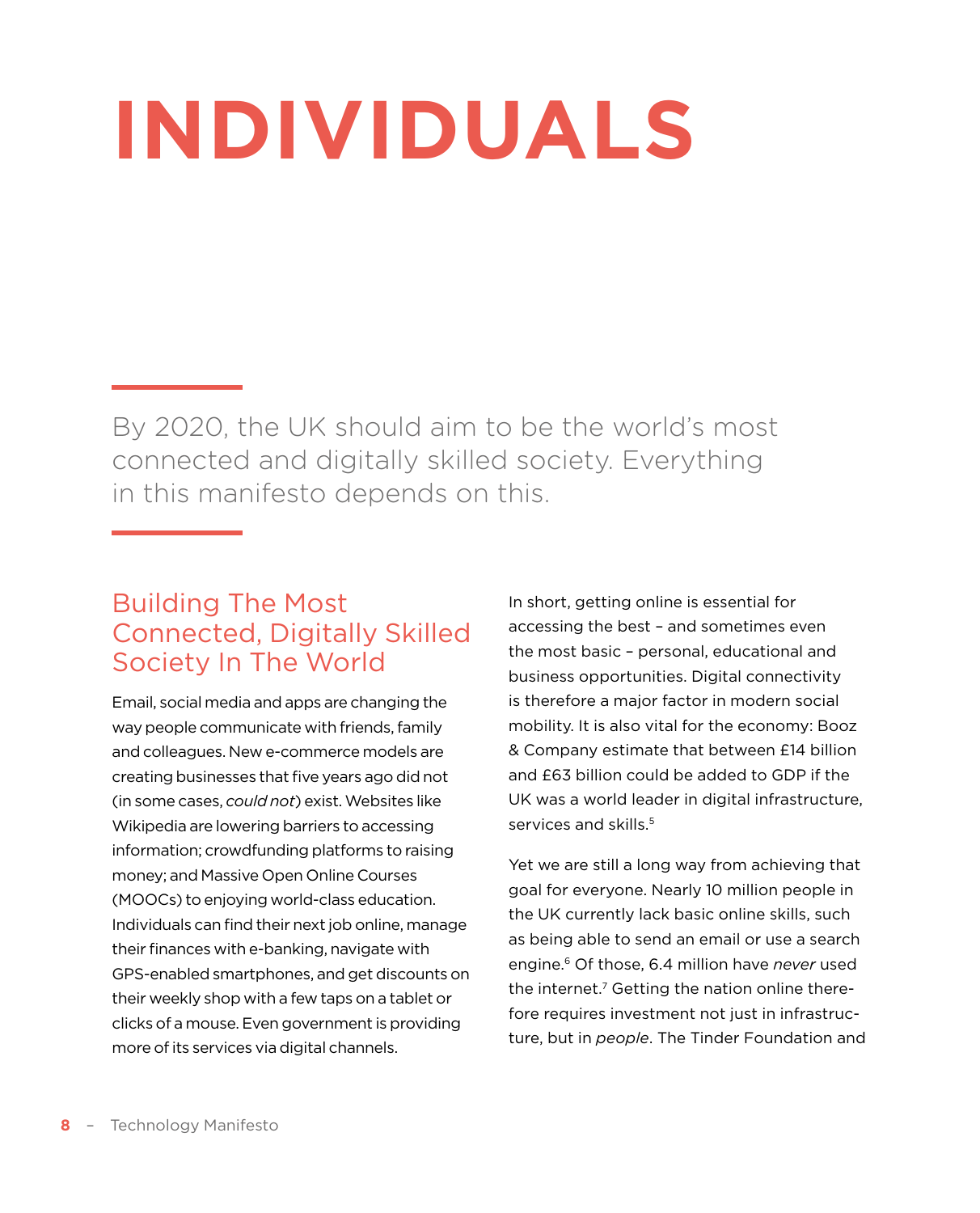Go ON UK believe it would cost £875 million to ensure the whole population had basic digital skills by 2020.8 Current plans commit to spending just a small fraction of that amount. The next government must make it a priority to end digital exclusion by investing in appropriate training to get everyone online. It is the essential step for breaking down social barriers, creating the widest possible domestic market for British businesses selling online, and ensuring that government can provide more services digitally. Countries such as Norway and Iceland have already demonstrated that it is possible, with over 98% internet penetration compared with the UK's 83%.<sup>9</sup> The investment would be covered by expected savings of around £1.7 billion/year achieved by moving to digital transactions.10 Stimulating greater demand for broadband services would have the added benefit of improving the commercial case for private companies to invest in faster connections.

A connected society is also one that is confident to use the internet safely. Government has a role to play in raising awareness of the potential dangers of cyber crime, e-commerce fraud, online bullying, predatory behaviour, and harmful content. In all these areas, government must also be aware that technology can only go so far in protecting internet users. The most effective safeguard

is equipping individuals with the awareness and skills they need to manage online dangers safely.

#### The Future of Digital Skills

Beyond essential online skills, Britain urgently needs individuals who do not merely use technology, but who understand how it works and who can harness it to create innovative new products and services. Developing this talent is key to the future success of both our technology sector and of wider industry. More broadly, we must prepare citizens for the changing shape of the workplace. Technology has already revolutionised manual work through the automation of many sectors such as factories and farming. By 2020, it will increasingly disrupt or replace knowledge workers in more white collar professions, from logistics to translation. It is imperative that the workforce has the knowledge and skills to thrive in that new environment.

In September 2014, the UK will become the first G20 economy to implement mandatory computing lessons for 5–16 year olds on a national level. A major component part of the course will involve learning how to code.<sup>11</sup> This development should be universally welcomed: it is the only long-term answer to addressing the UK's need for technology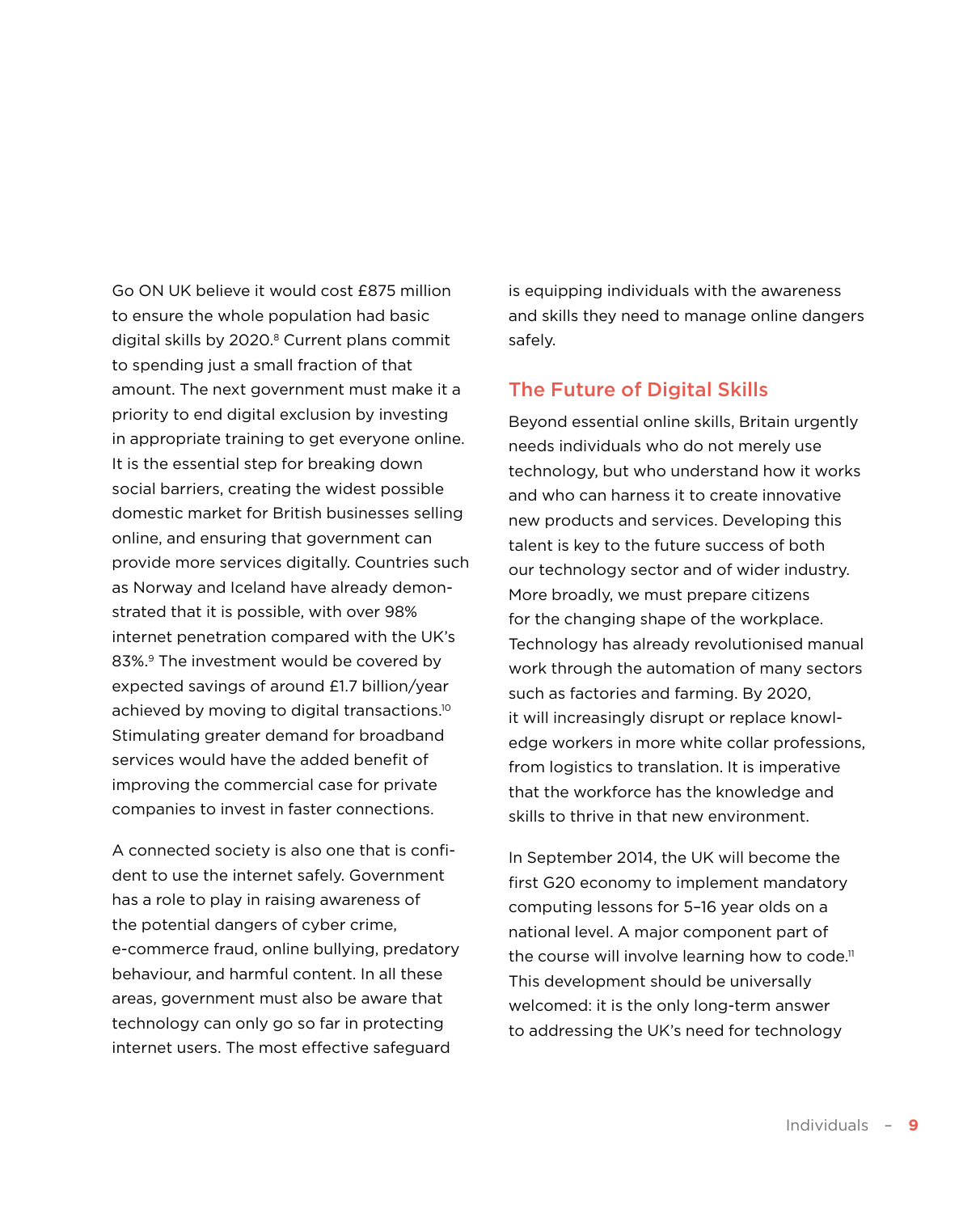### Increasingly, the most basic building blocks of our daily lives are being altered by technology in the name of the public good.

skills. The timetable for implementing the new curriculum is ambitious, especially given that many of the 50,000 teachers that will be needed to deliver the course will have no background in computing. Industry is ready and willing to help; government can assist by funding initiatives that help bring them together with schools that need support. Creating a faster route for former IT workers to convert to teaching would be another positive step.

We should also be clear about the goals of computing education: the aim should not be to create a workforce of programmers. Britain must instead differentiate itself in the global marketplace by educating students to combine technical expertise with analytical thinking; digital skills with creative pursuits; and coding ability with business acumen.

#### Digital Communities

Finally, as well as helping citizens to develop their own technical skills, government should involve them in decisions about how technology is used in their communities. Increasingly, the most basic building blocks of our daily lives are being altered by technology in the name of the public good. Smart meters can make energy networks more efficient by monitoring our homes. Smart city technolo-

gies promise to address some of Britain's most pressing urban challenges – from congestion to crime – by recording our individual movements. Breakthrough medical insights can be achieved by analysing our health data, saving millions of lives and billions of pounds each year.

These are worthy goals and Britain should aim for nothing less than to be a world leader in achieving them. Yet policymakers must be aware that they involve gathering and sharing data that was once private or not collected at all. Many of these applications involve using Internet of Things technologies, which create new and challenging problems for data protection. (If a sensor monitors our activity or the way we use certain devices, is that data personal or non-personal? How can citizens give consent for their data to be collected by smart city infrastructure?) Success therefore depends on public trust. Citizens will demand clarity on how their homes are monitored and who gets to use that information. They will insist that their cities are not treated as a collection of problems to be solved, but as organic communities in which real people live out their lives. And before letting their medical data be used, patients will rightly ask how such advances will benefit them personally. Technology is said to have the power to democratise society. For that to be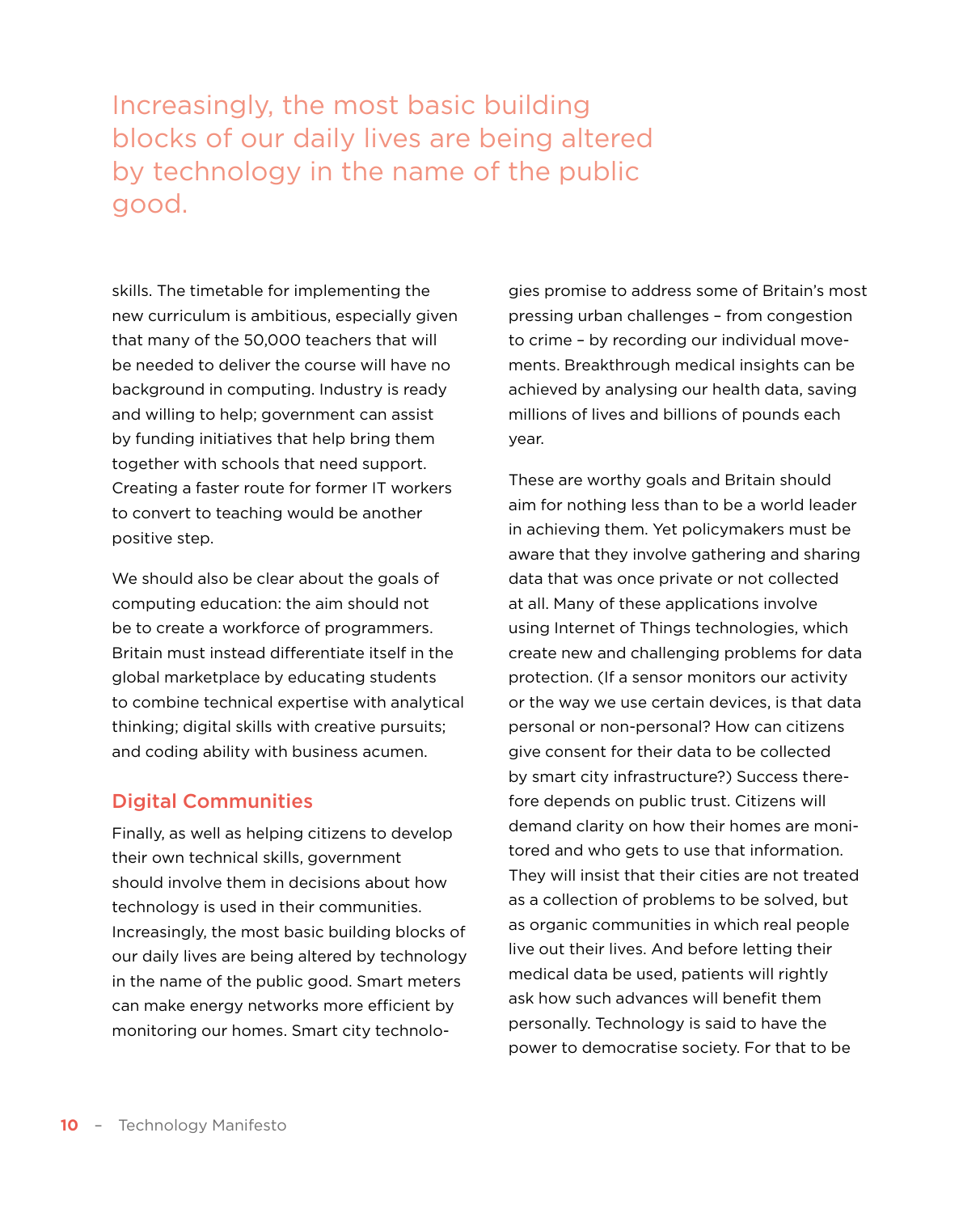<span id="page-10-0"></span>true, citizens must have a voice on the ends to which it is put. At the same time, politicians must never shy away from delivering the message that innovation is vital for Britain's success and – used well – can bring benefits for everyone.

In summary, individuals are at the heart of this manifesto. Citizens need to be online to ensure that technology does not create a new digital divide. Businesses need a workforce with the talents they need to innovate and grow. The public sector requires digitally engaged citizens in order to realise the huge benefits and cost-savings of digitising government services. Ensuring Britain becomes the most connected and digitally skilled society in the world should therefore be a major policy priority for the next government.

#### Recommendations

**1.** Government should set a target for the UK population to have the world's highest rate of basic digital skills by 2020<sup>12</sup> This is the most fundamental requirement for increasing internet usage; enhancing social mobility; reducing social isolation for vulnerable people; helping British businesses innovate and lead the world at e-commence; and ensuring that government can reap the benefits

of moving to digital transactions. The estimated investment of £875 million thought necessary to achieve this is considerable, but would be offset by savings of around £1.7 billion/ year attained by moving to digital transactions.13 Without this increased funding, around 6.2 million people will remain without basic online skills in 2020.14

- **2.** Until the whole population is online, public services delivered by post, telephone or face-to-face should – where appropriate – be replaced with quality, assisted-digital services for the 17% of UK citizens who are currently offline. Government spends around £4 billion each year providing non-digital transactions. Better targeting of assisted digital support, procured from the private and voluntary sector, could save £2.7 billion from this budget.15
- **3.** Government should make a universal broadband service commitment, guaranteeing minimum speeds that rise relative to developments in technology and internet usage. Current policies aim to provide superfast broadband (speeds of 24Mbps or higher) to 95% of households by 2017, with 2Mbps guaranteed for the remaining 5%.16 As individuals expect to download ever richer media content, 2Mbps will soon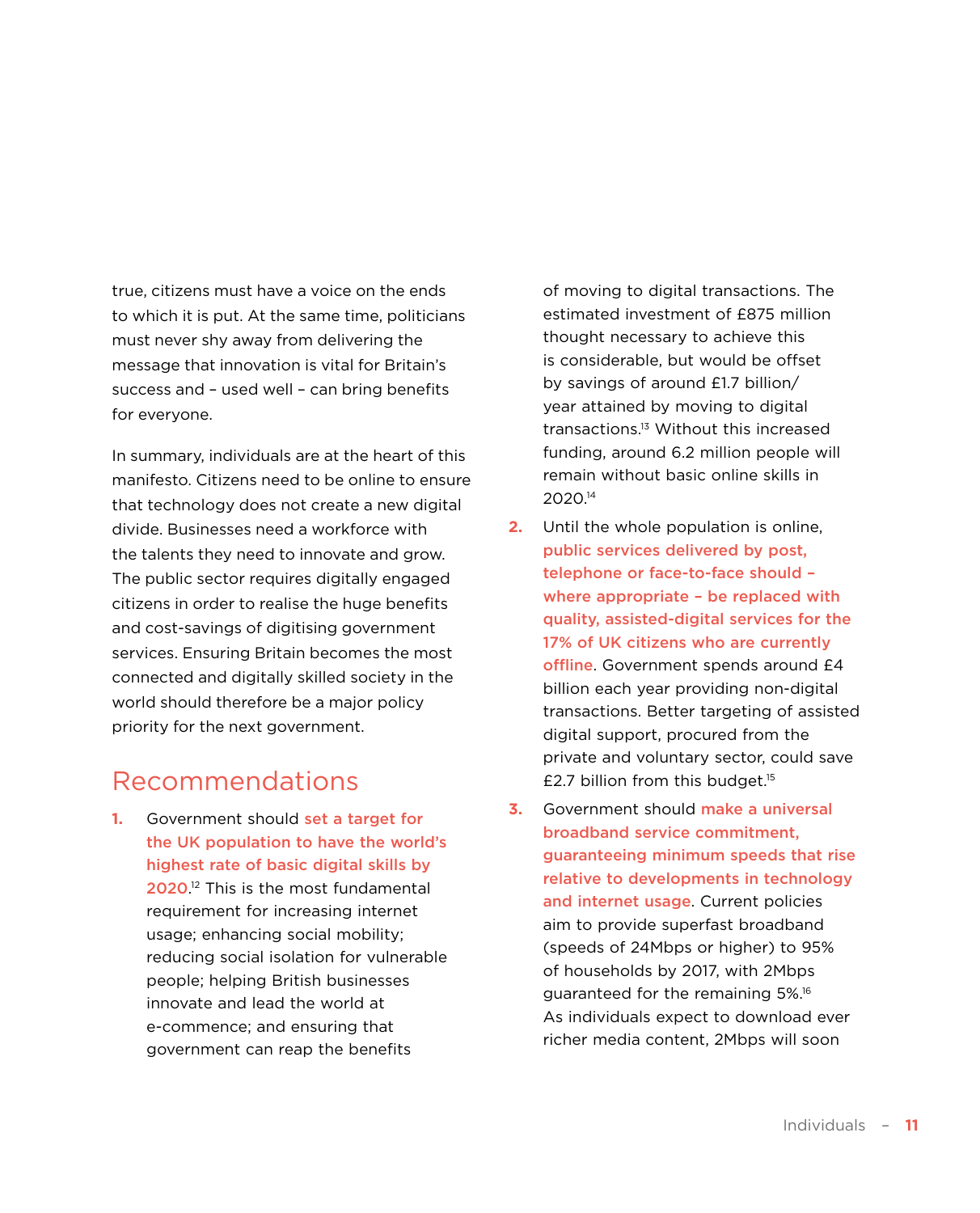be inadequate. Instead of stipulating a specific absolute minimum speed, those not covered by the superfast broadband plan should be guaranteed access to baseline connectivity that rises relative to the median speeds of the whole country.17

- **4.** Government should ensure that the Electronic Communications Code (ECC) is updated according to reforms proposed in 2013 by The Law Commission.<sup>18</sup> Making the ECC fit for purpose is a prerequisite for delivering efficient broadband services. The reforms would treat broadband infrastructure more like a traditional utility, helping network providers and landowners to reach agreement faster over issues such as accessing private property to fix and upgrade equipment, and agreeing a fair price for doing so.
- **5.** Government should commit to an education-first approach to internet safety. Staying safe online does not only require avoiding extreme content, but also protecting against predatory behaviour, online bullying and e-commerce fraud on mainstream websites, for which technology can offer only partial defence. The most effective strategy for keeping internet users safe is education on safe usage, delivered through the school curriculum

and as part of regular public information campaigns provided by Government working in partnership with industry.

- **6.** Government should make a clear commitment that it will only seek to block websites that are illegal. ISPs, social media platforms and search engines cannot and should not be expected to be the internet's police; blocking of content must happen with complete public scrutiny, according to the rule of law. It is right that access be denied to websites providing illegal content, especially those related to child sexual abuse, for which the model used by the Internet Watch Foundation (IWF) has proven highly effective. Legal content should be self-regulated by optional filters which are controlled by parents and guardians.
- **7.** Data Protection legislation should be updated to take account of the Internet of Things (IoT), and focus on regulating the use rather than the collection of data. By 2020, there are expected to be at least 26 billion connected devices across the globe, communicating with each other and with users – the so-called "Internet of Things".19 IoT technologies will directly affect citizens through their use in smart grids, smart cities' infrastructure and healthcare devices. Information collected from sensors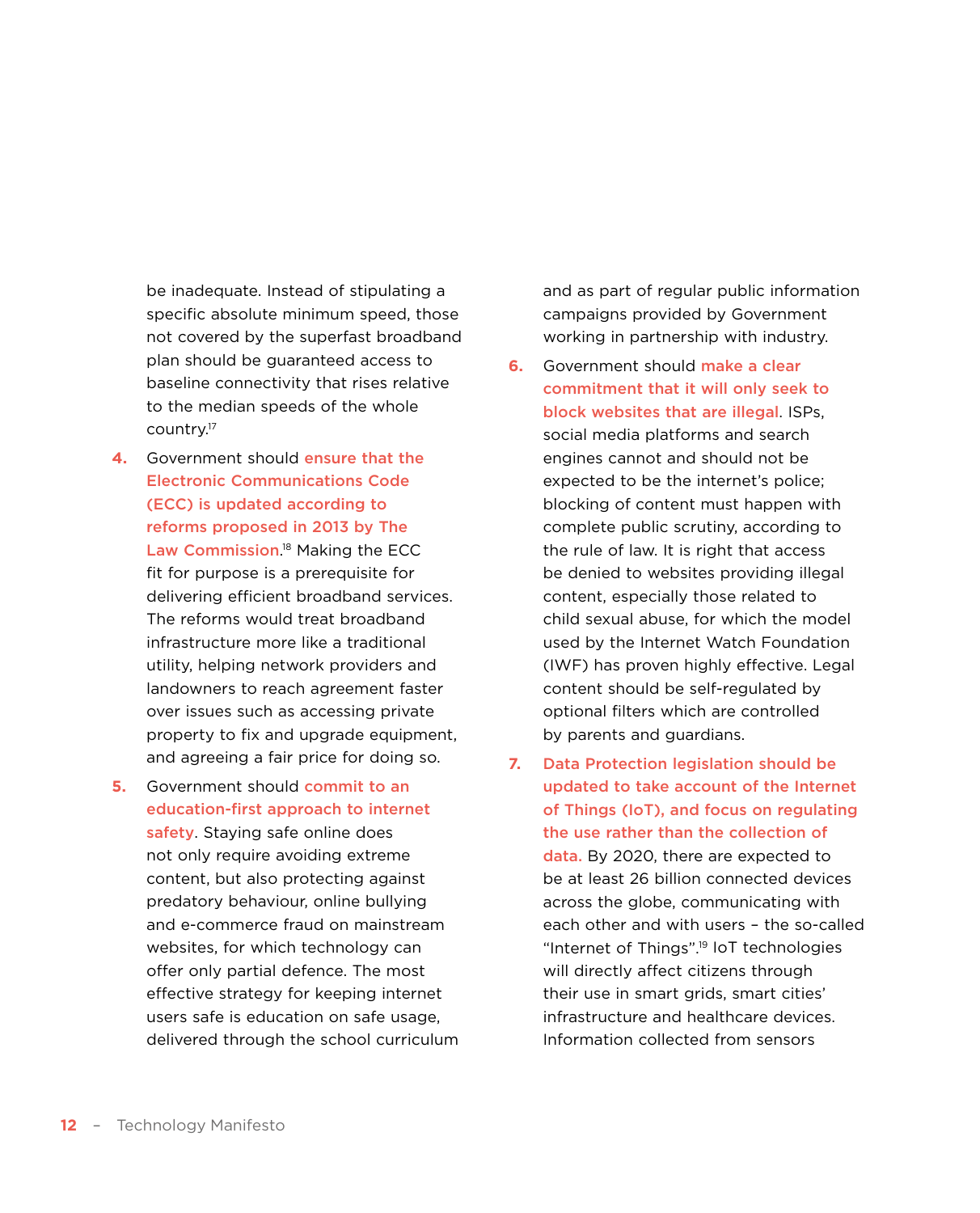about an individual's activity, movement or possessions can blur the boundary between personal and non-personal data. In many applications, it may also be impractical to gain prior written consent for data collection. Legal clarity is needed to ensure the safe and fair use of citizens' data, whilst also encouraging innovation.

- **8.** A competitive grant pot of £3 million/ year should be established to provide funding to third parties that help teachers gain skills to deliver the new Computing curriculum. Around 50,000 teachers will be needed to teach the course across the 5–16 age range. Organisations, individuals and businesses should be able to compete for funding from government by presenting a business case for how they would help teachers. This scheme would quickly stimulate the growth of innovative solutions – from providing direct training to bringing teachers together with IT experts from industry – and ensure public money was targeted at the most cost-effective interventions.
- **9.** Public services which involve personal data should be designed on the presumption that the citizen is in control of their data. For example, in the realm of electronic medical records, patients should have direct access to their own electronic healthcare record and be able to decide who they share that data with. They should be able to manually assign access rights to the general practitioners and doctors of their choosing. In circumstances where citizens are not able to control who views their information, they should be able to view who has accessed their record and have the right to ask why they have done so.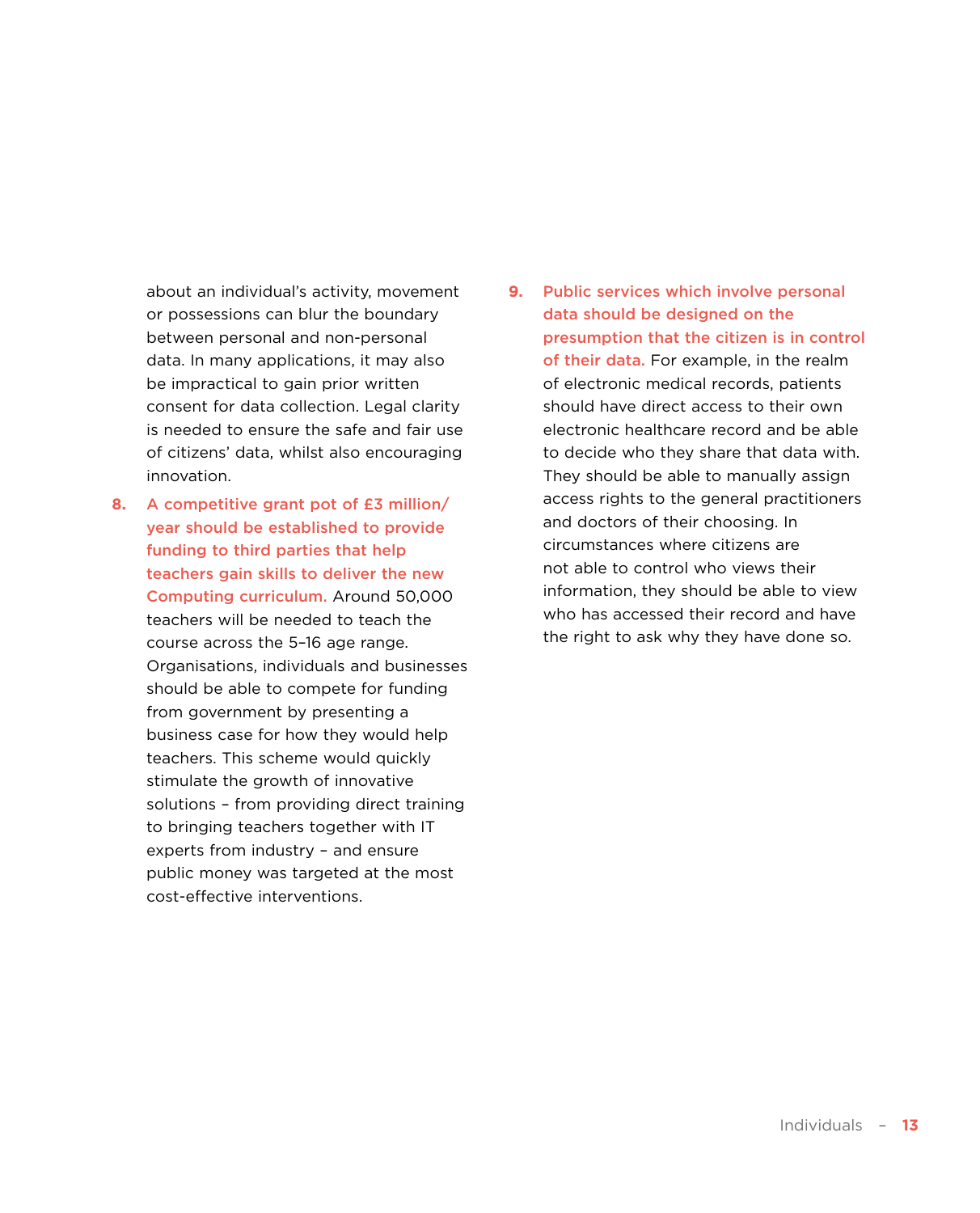### <span id="page-13-0"></span>**BUSINESSES**

Technology will be the single most important determinant of the future shape and success of the global economy. It should be the primary driver of Britain's economic growth, too.

#### Making Britain The Best Place Outside Of Silicon Valley For Technology Entrepreneurs And Start-Ups

Whilst thousands of different companies together make a successful economy, those that stand to make the greatest difference are high-impact, high-growth technology businesses that can give birth to new industries, create thousands of jobs, and make a major contribution to UK GDP. To succeed, those businesses need not just ambition, agility and great ideas, but also technology skills, access to finance and reliable ways to protect their ideas. In the ruthlessly competitive and highlymobile technology sector, Britain must be a leader in providing all three. To attract entrepreneurs, companies and foreign direct investment, successive governments must communicate to the world that Britain is the best place outside of Silicon Valley for technology businesses.

To achieve that, actions will speak louder than words.

Start with skills. High-impact enterprise is built on human capital. Our digital economy boasts the highest business creation rate amongst all economic sectors,<sup>20</sup> 20% growth in revenues<sup>21</sup> and an 8% rise in employment.<sup>22</sup> To be successful, Britain therefore needs to attract, develop and retain the most talented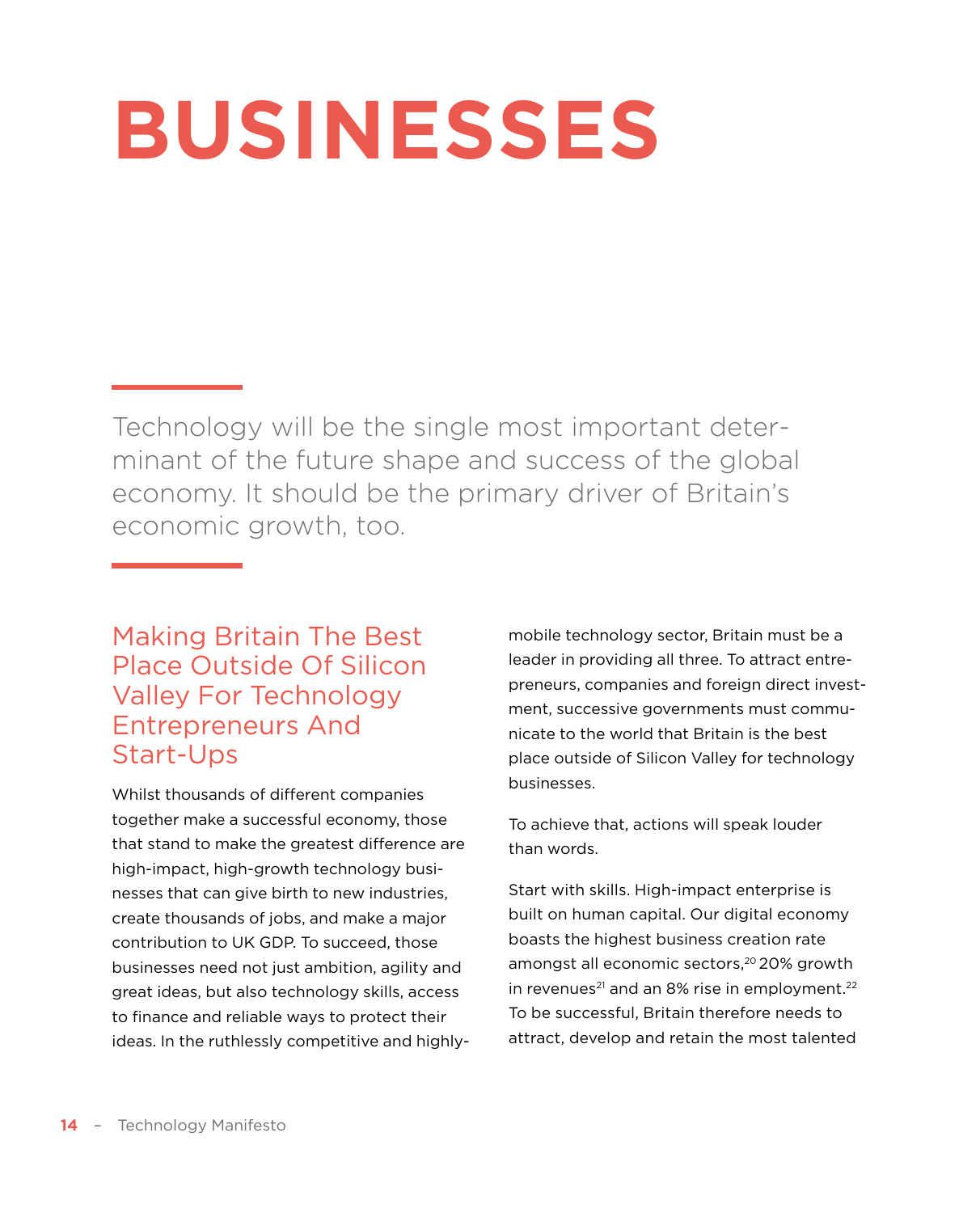### Policymakers must understand that individuals with advanced digital skills are in demand around the world.

scientists, engineers, designers and coders. Yet currently we face a chronic shortage of workers with these skills; one million technology jobs need to be filled by 2020.23 The replacement of ICT with Computing in the school curriculum is the long-term answer. But the need is now. In the near-term, with almost half of all technology-sector employers looking abroad to hire talented staff, the only practical way to get more skilled individuals into the workforce is from overseas. Yet recent changes to the UK's visa regulations have effectively shut the door to many of the best and brightest from around the world, and even to international students who have studied in the UK. As a result, between 2010/11 and 2012/13, the number of (non-EU) international students entering STEM subjects at UK universities fell by 8% for undergraduates and 20% for taught postgraduates. For Computer Science, both undergraduate and taught postgraduate entrants experienced a decline of 38%.24 Policymakers must understand that individuals with advanced digital skills are in demand around the world. If they are unable to work in Britain, they will simply take their talents and businesses to countries which have more welcoming policies, such as the USA, Canada or Australia.25 Visa reform should be a top priority for the next government.

As well as having the right skills, taking an idea from inception to market, and preparing for long-term expansion, requires money. In recent years, the Enterprise Investment Scheme (EIS), Seed Enterprise Investment Scheme (SEIS), Start-Up Loans initiative and Business Angel Co-Investment Fund have made a significant improvement to early stage funding.<sup>26</sup> But, if Britain is serious about creating companies of the size of Google, Facebook or Twitter, finance must be available to help businesses scale fast. As the digital economy matures, the next government should work with banks, private investors and the venture capital industry to help plug the current funding gap.<sup>27</sup> Moreover, it should focus on attracting foreign direct investment (FDI). Britain currently receives 30% of all software FDI in Europe – by 2020, the government should target achieving at least 50%.

Thirdly, if data and creativity are the raw material for the digital economy, then the rules around copyright and intellectual property (IP) are of fundamental importance for highimpact technology enterprises.<sup>28</sup> For firms to secure investment and have the confidence to export to global markets, they need to be able to protect their ideas simply and cheaply. Reforms introduced since the 2011 Hargreaves Review have tackled outdated protections for copyright holders, provided consumers with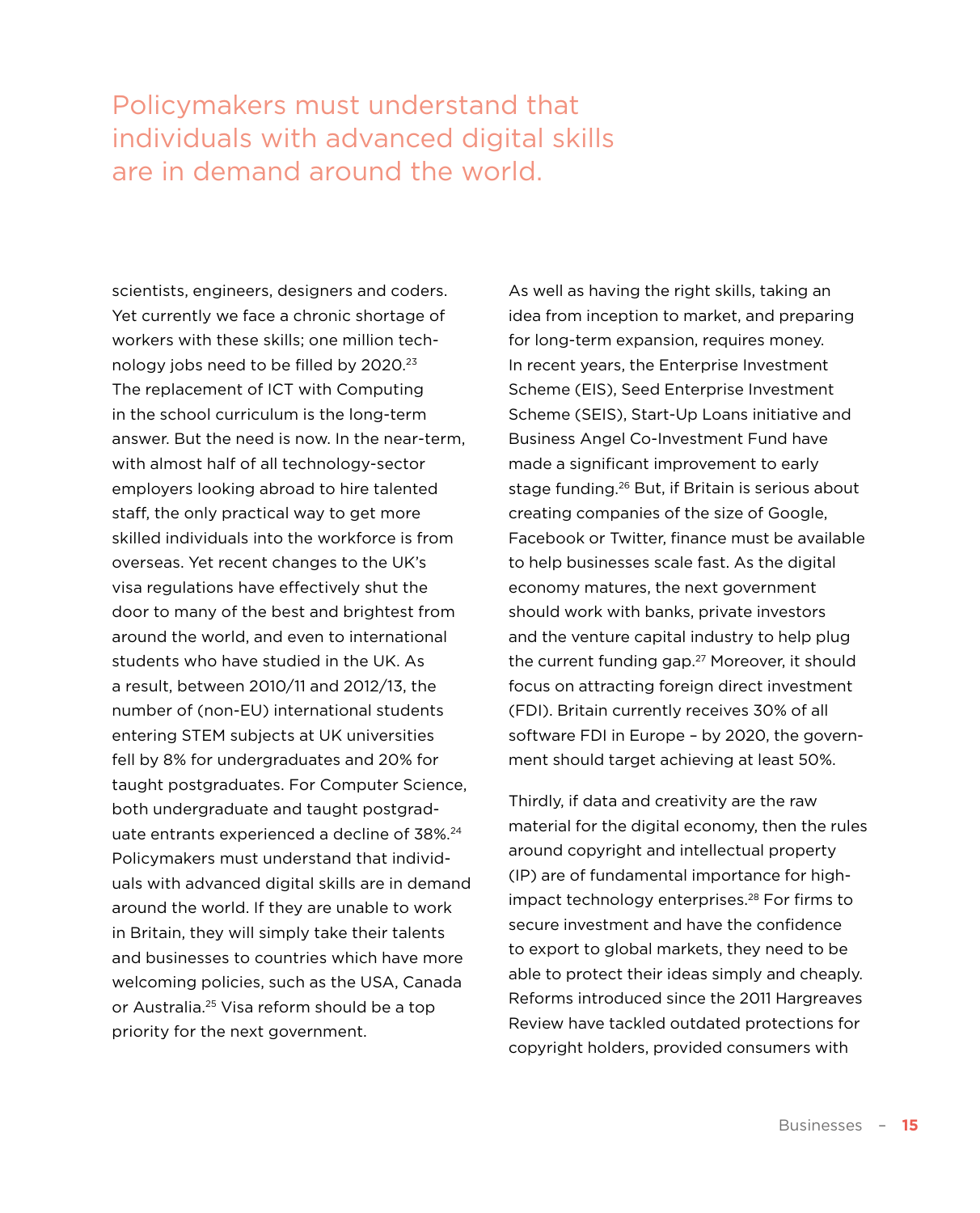<span id="page-15-0"></span>exceptions for private copying and created a system that makes it easier for SMEs to protect their IP. But technology evolves fast and will constantly push the boundaries of existing legal structures. The government must ensure that legislation keeps up. Promoting greater education and awareness of the intellectual property system amongst entrepreneurs will be also crucial if British tech firms are to realise the full value of their ideas.

#### Leading The World At E-Commerce

Technology is not just important for the technology sector itself. Businesses live or die by their online presence and 75% of the economic benefit from the internet is felt in the wider, non-digital economy.<sup>29</sup> As the World Wide Web celebrated its 25th birthday, the government set out plans in the *Information Economy Strategy* to encourage 1.6 million small businesses that already have a basic web presence to transact and sell more online. That is laudable: businesses that transact with customers via the web typically grow three times faster than those which do not, yet currently only a third of SMEs sell their products online.30 Helping more to do so makes plain good sense for the economy. However, for the scheme to be effective, the

industry and third sector partners that will take the lead in delivering this goal need clarity on its objectives, the role that Whitehall departments will be expected to play and the level of funding that will be made available. Secondly, and just as urgently, a plan is needed to help the 16% of SMEs that currently have no online presence at all, for which no specific action is currently envisaged.

Once businesses are online, their next requirement is to have access to the widest possible markets – including those abroad. Currently the most significant market is the European Union, which accounts for more than half of all British exports in services, and 70% for SMEs.<sup>31</sup> Having the most advanced digital economy in the G20 and a world-leading online retail trade surplus of \$1 billion, the UK has the most to gain from expanding its access to European customers. However, as both the Business Taskforce and EU E-commerce Taskforce recently reported, regulatory burdens, such as disjointed VAT rates, payment services, rules on labelling, sales promotion, web content and data handling across 28 member states still act as artificial barriers to further online trading. The next government should work with EU partners to ensure that the European Digital Single Market evolves in a way that supports UK businesses.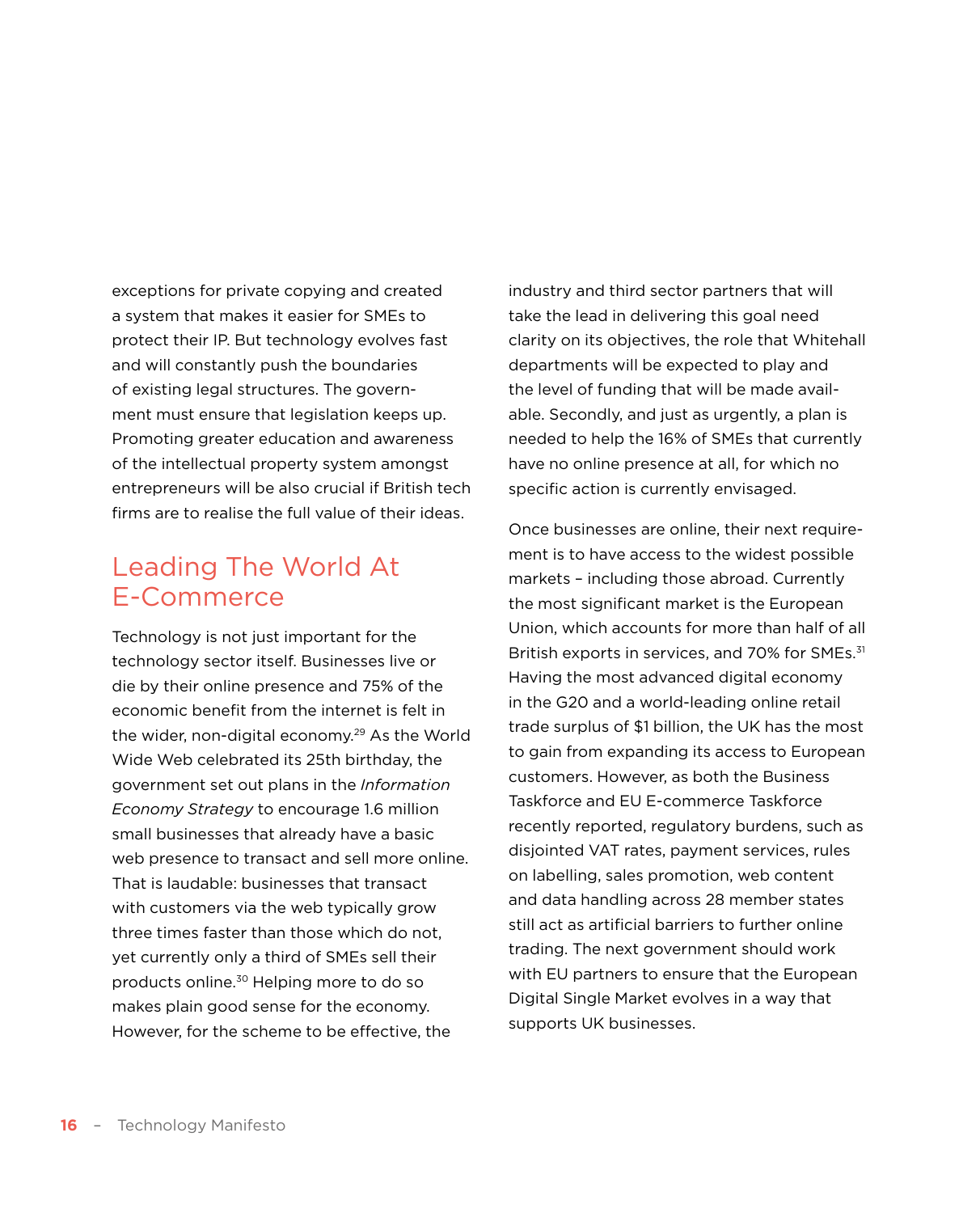<span id="page-16-0"></span>Finally, to thrive, businesses must be able to transact online and manage their data safely. The Cabinet Office estimates that cyber crime costs the UK around £27 billion each year. During 2012, 93% of large corporations and 87% of small businesses reported a cyber breach, with the cost estimated at being between £450,000 to £850,000 for large businesses and between £35,000 to £65,000 for smaller ones.<sup>32</sup> This is hugely disruptive to big corporations, and potentially fatal to SMEs, which often lack the funds and resources to protect themselves. Whilst action has been taken by government, the scale of the problem highlights that there is more left to do.

The challenges for harnessing the full potential of technology in business are significant, but Britain has every reason to be ambitious. We are already the highest net exporter of computer and information services among the G7 countries.<sup>33</sup> Tech clusters in London, Cambridge and Oxford are standing out from the international crowd. E-commerce accounts for a greater percentage of GDP in the UK than in any other G20 country, and our online retail market is expected to be worth £140 billion by 2016.34 The next government's goal should be nothing less than to make Britain the fastest growing digital economy in the world.

#### Recommendations

- **10.** The two-year Post-Study Work Visa for students receiving good degrees in STEM subjects should be reinstated. The scrapping of the visa has been a major factor in the steep decline in the number of (non-EU) international students applying to study STEM subjects at UK universities. Having trained students at British universities, we should aim to take full advantage of their skills in the workforce.35
- **11.** The cap of 10 endorsements per academic institution should be removed from the Tier 1 Graduate Entrepreneur Visa.<sup>36</sup> Entrepreneurial talent is unlikely to be evenly distributed between universities and this policy therefore risks blocking some of the most talented international graduate entrepreneurs from remaining in the UK. It is revealing that the number of Graduate Entrepreneur Visas granted in 2012 was just 45 (out of a quota of 1,000), and in 2013 was 115 (out of a quota of  $2,000$ ).<sup>37</sup>
- **12.** The salary threshold should be removed from the Tier 2 Visa requirements for skilled migrants securing employment in the digital economy. Start-up businesses in the technology sector should be able to take on staff for a two-year probationary period without a requirement to pay a high up-front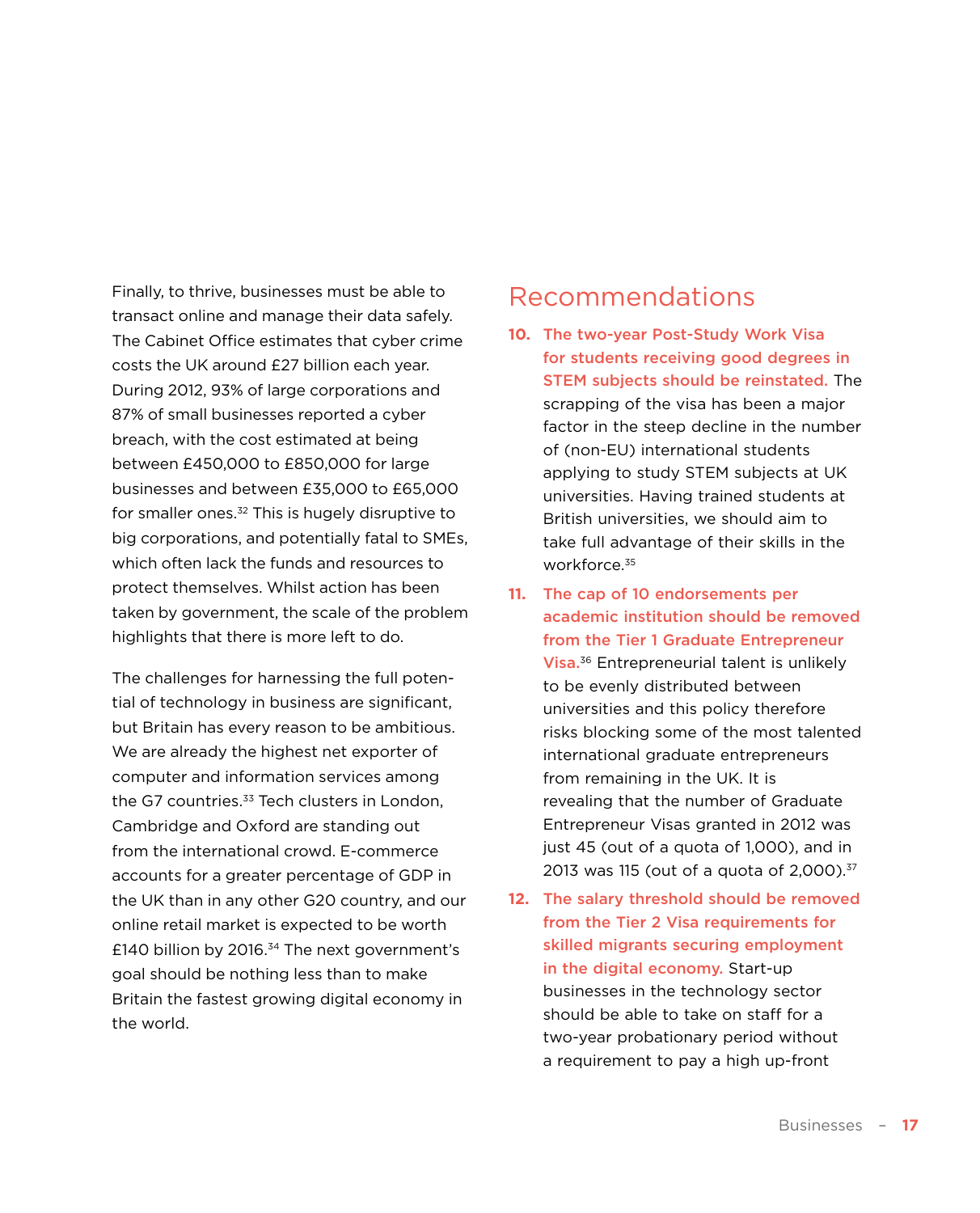salary.<sup>38</sup> 35% of UK Computer Science graduates do not receive an annual salary in excess of £20,000 six months after graduation.<sup>39</sup> The visa requirement to earn at least £20,300 inhibits migrants' employment by technology start-ups who can often afford only low starting salaries, or provide payment in stock options.40

- **13.** Government should aim to sign up 50% of the top 100 graduate employers to an accredited scheme that enables some of the best graduates to work for, or co-found, a start-up. To participate, an employer would identify one or more successful applicants in each year's graduate scheme cohort, and then pay them their standard graduate salary to spend their time working for a start-up. The employer would take an equity stake in the business and guarantee to hold a graduate job open should the venture fail within two years.<sup>41</sup>
- **14.** To aid start-ups' agility, government should develop an opt-in, light-touch regime enabling employers in the digital sector to execute rapid no-fault dismissal of highly skilled staff in exchange for forgoing non-compete clauses and claims over intellectual property developed by employees outside their core work responsibilities. Research from the United States

concluded that, on balance, the enforcement of non-compete clauses impedes entrepreneurship and regional growth. This scheme would be an option *only* when dealing with highly skilled employees in the digital sector – like programmers, user-interface designers and other employees with high-end technical expertise. It would not be an option for businesses in general or as a way to undermine the rights of staff in lower pay brackets.42

- **15.** Government should set a target for the UK to attract 50% of all software Foreign Direct Investment in Europe by 2020. Currently, the UK receives a third of all software FDI in Europe. Attracting more will be the most effective means to increase levels of later stage equity funding for UK tech companies with ambitions to expand. Domestically, government should seek to unlock corporate venture capital by revising restrictive accounting rules;<sup>43</sup> and consider the case for introducing tax incentives, similar to those that existed under the Corporate Venture Scheme.<sup>44</sup>
- **16.** Government should **conduct annual** reviews to ensure that legislation and the regulatory and legal system surrounding intellectual property keep pace with technological change. Advances in technology lead to new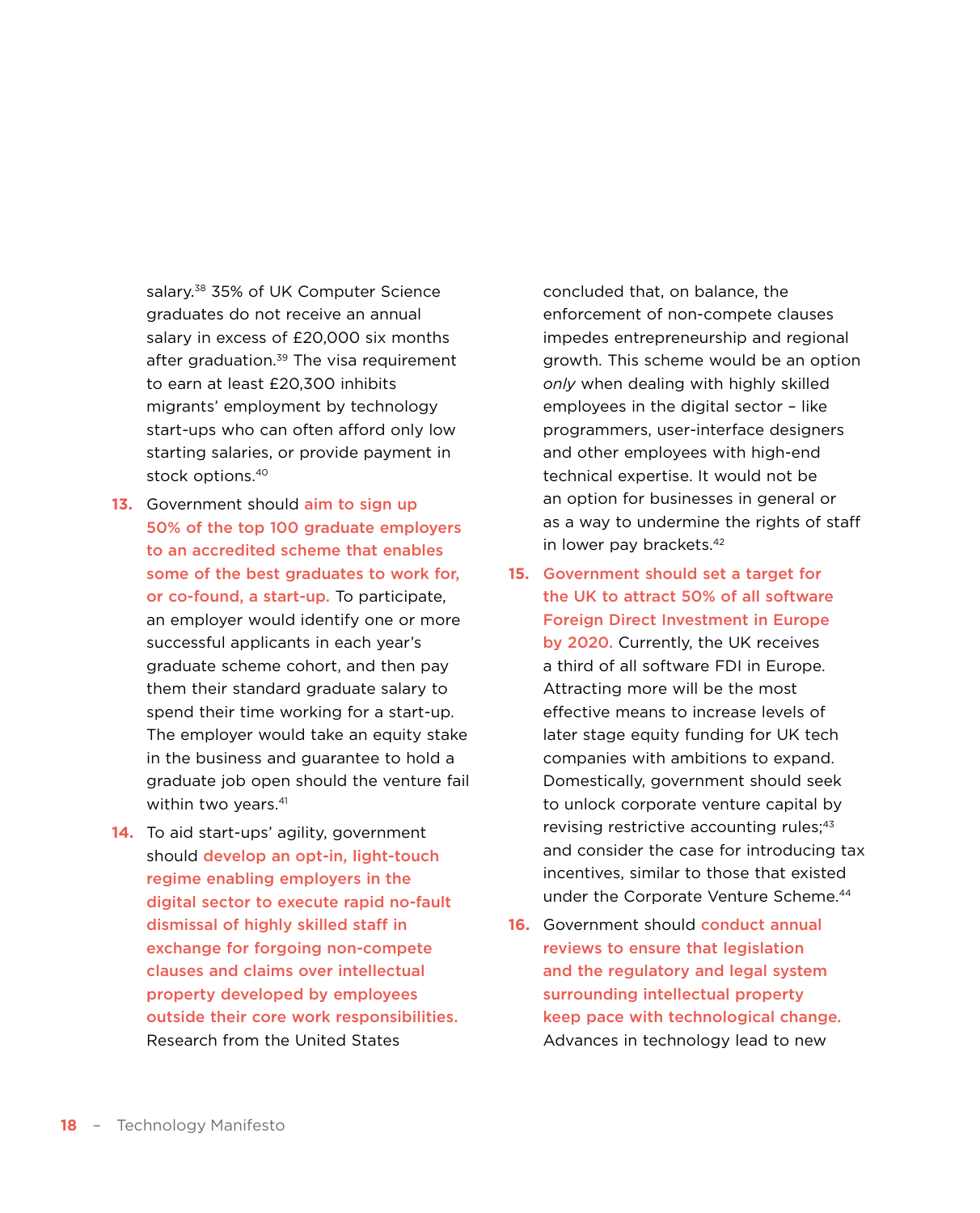### The UK must remain vigilant in protecting against patent thickets and patent trolls.

models for creating and sharing content, such as the emergence of the secondhand digital goods market, digital inheritance and 3D printing, which challenge existing legal frameworks surrounding IP. As the technology sector makes increasing use of patents.<sup>45</sup> the UK must remain vigilant in protecting against patent thickets<sup>46</sup> and patent trolls, undertaking annual reviews of their prevalence and effects as our IP market becomes more technologically rich.

- **17.** Government should publish a technology impact assessment, forecasting how new technologies are expected to affect each sector of the UK economy by 2025. Such research will be vital to ensure that future UK or international legislation (such as the EU's General Data Protection Regulation) does not hinder innovation; to assist the education sector in keeping up with the skills needed by industry; and to enable targeting of investment in technologies that produce the most economic benefit.<sup>47</sup>
- **18.** Government should provide a detailed roadmap on how it will maximise the impact of initiatives to help 1.6 million SMEs transact and sell more online. Government is right to make industry and the third sector take the lead in getting businesses online, but for their work to be effective, those organisations

require a clear commitment on the extent of funding by government and a consistent team within Whitehall with which they can collaborate.<sup>48</sup> For the 29% of disconnected business owners who are not confident internet users, the government should support targeted, locally-delivered, face-to-face basic training programmes around online skills for business.49

- **19.** Government should target achieving a \$2 billion online export surplus by 2020 by taking a leading role in negotiations over the future shape of the European Digital Single Market. The EU accounts for half of all UK services exports (70% for SMEs) and is therefore a vital market for online businesses. Government should lobby to remove artificial barriers to online trade wherever they exist. With a range of government departments holding a stake in the creation of the Digital Single Market (e.g. HM Treasury over VAT rates, BIS in e-commerce policy, DCMS in broadband rollout), a permanent group should be established to co-ordinate the various departmental efforts across Whitehall and spearhead British interests in Brussels.50
- **20.** Government should increase the proportion of funds from the National Cyber Security Programme (NCSP) that is targeted towards the investigation and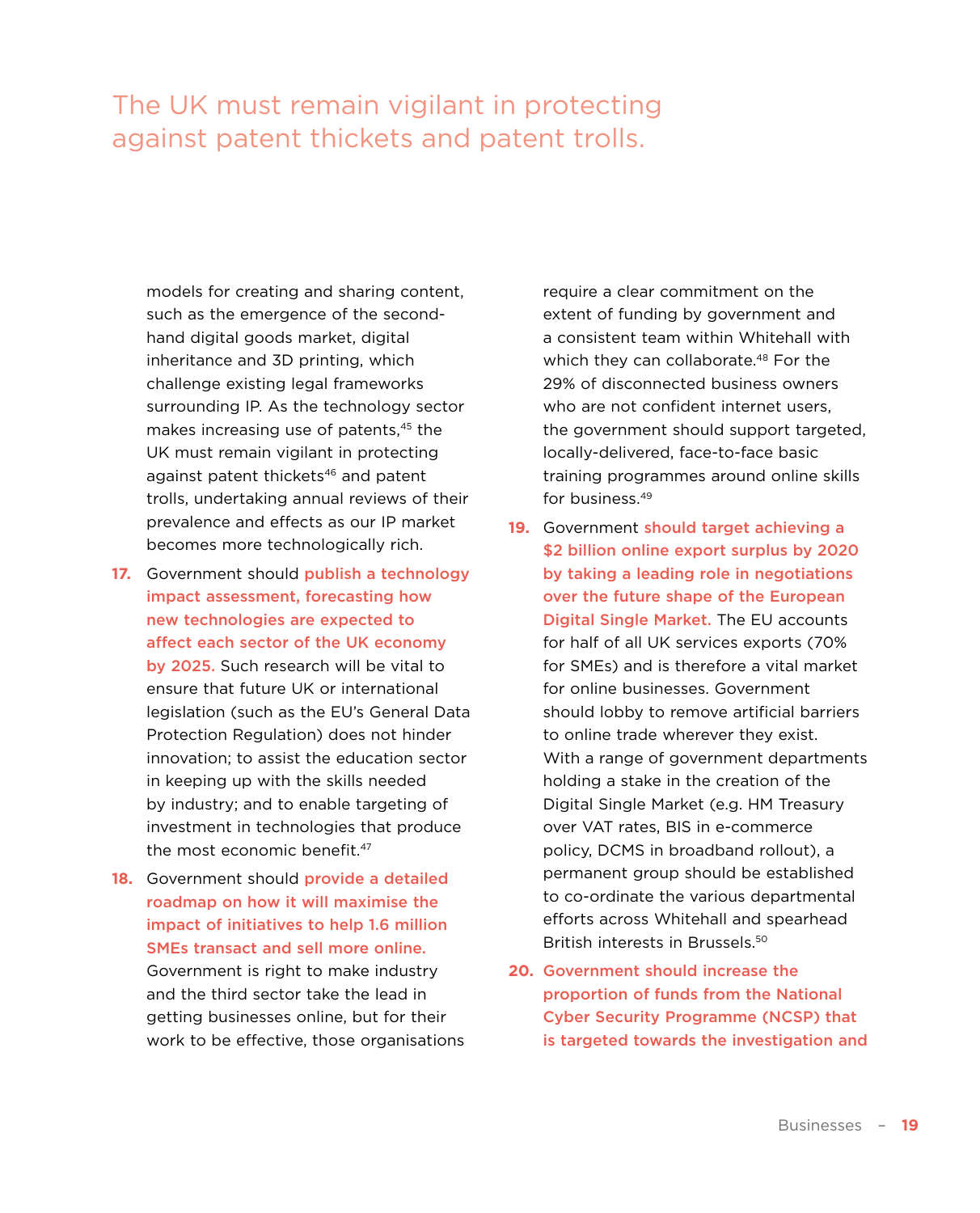#### prosecution of cases of online crime.

As the proportion of criminal activity that takes place online rises (with a cost of £27 billion to the UK economy in 2012), government must ensure that the National Cyber Crime Unit, local police forces and the wider criminal justice system have the funds, training and expertise necessary to effectively address cybercrime and cyber-enabled fraud and theft. Only 16.1% of the National Cyber Security Programme (NCSP) budget for 2013/14 is directed towards Law enforcement for combatting cyber crime.<sup>51</sup>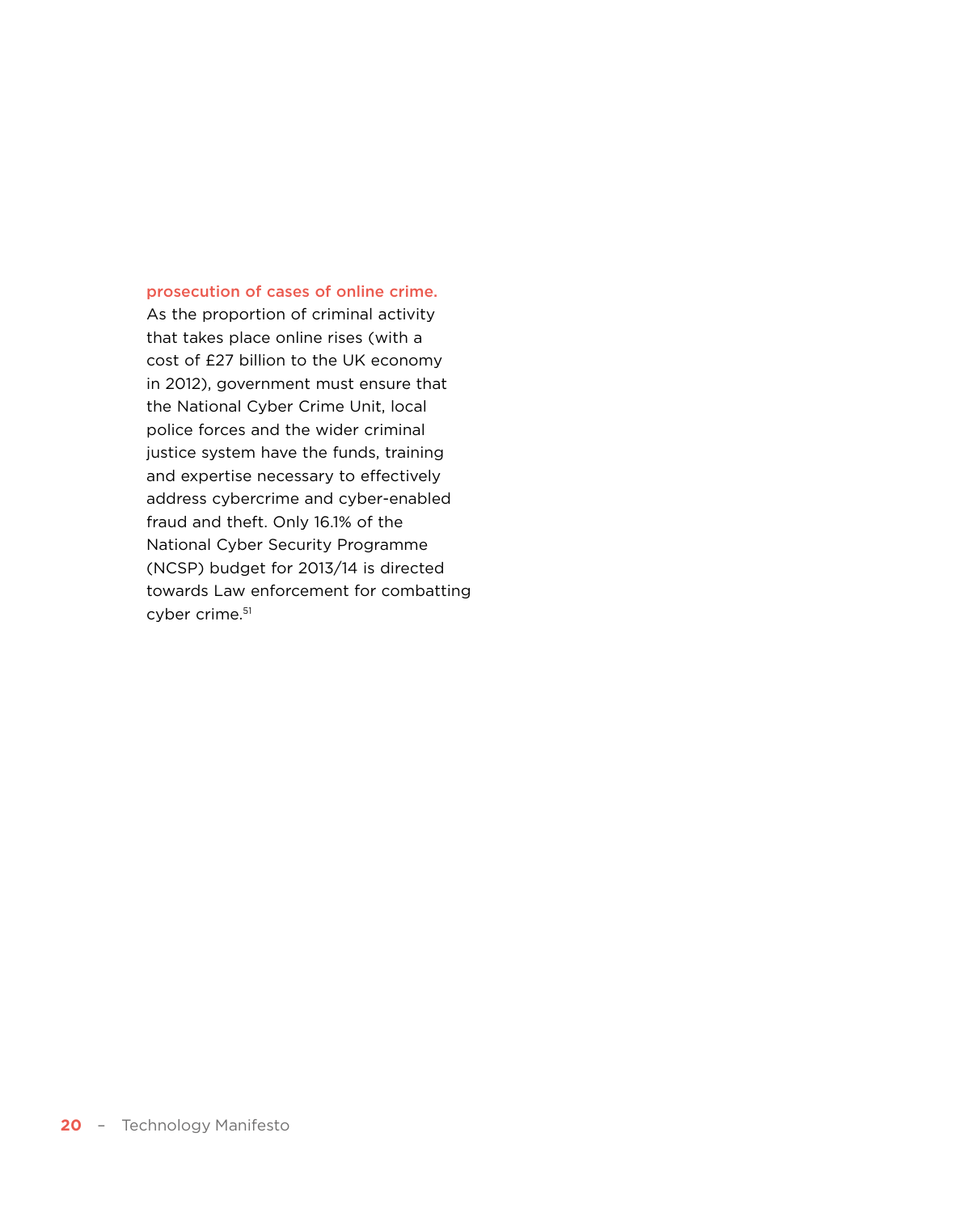## <span id="page-20-0"></span>**GOVERNMENT**

Now, more than at any point in our history, there is an opportunity to reinvent how government works. To save billions rather than millions. To provide services that are designed for the individual rather than one-size-fits-all. That opportunity must be grasped.

#### Using Technology To Power Better Public **Services**

The public sector is under constant pressure to deliver more with less. At the same time, citizens increasingly expect government services to match the quality of those they experience elsewhere in their lives, particularly from online retailers. Happily, technology has advanced to a point where it is possible to achieve both.

The future of government is digital government: *delivering more with less by being smarter.*

The government's approach to IT has changed significantly since 2010. Large contracts are being phased out and replaced with software developed in quick, iterative cycles using agile methods. The Cloudstore (an online catalogue of cloud-based services) is enabling a greater number of suppliers to deliver those smaller contracts. The founding of the Government Digital Service (GDS) in 2011 has led to the creation of [gov.uk:](gov.uk) a single domain to replace more than 300 departmental and agency websites. And by March 2015, 25 of the government's highest volume public-facing transactions will be converted to the digital-by-default standard: "Digital services that are so straightforward and convenient that all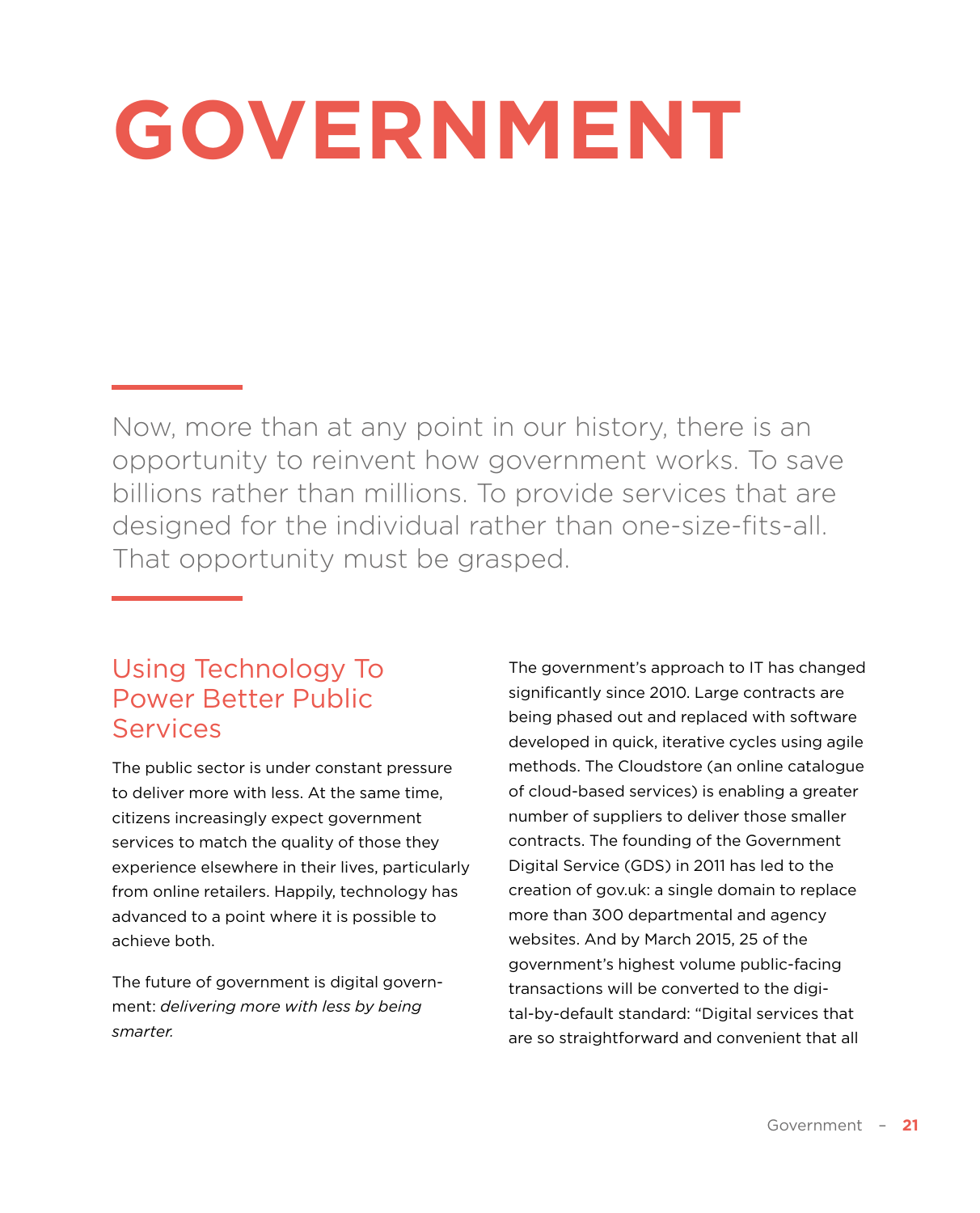Replacing an inefficient paper-based process with an electronic version still leaves an inefficient process.

those who can use them will choose to do so, whilst those who can't are not excluded".

The results to date have been impressive. The measures described above were claimed to have saved the taxpayer over £500 million in 2013; digitising public services is projected to save around £1.7 billion each year after 2015.52 But there is still a very long way to go. On a daily basis, two lorry loads of paper are delivered to the DVLA and the Crown Prosecution Service prints one million sheets of paper. The government provides more than 770 transactional services, but around half of these do not offer any digital option at all. Change will be hard to achieve, but the benefits are huge. If the rate of public sector productivity growth can be accelerated to match that in comparable parts of the private sector, by 2020 a digitally transformed government could be up to 8% more efficient than if it continued doing business as usual. This could free up to £24 billion a year to be spent on improving public services, expanding digital skills initiatives, or deficit reduction.53

Whilst work on improving the public face of government transactions must continue, the major work is required behind the scenes. The primary goal for the next parliament should be to phase out the hundreds of bespoke pieces of hardware, software and processes used

across the public sector and replace them with simple, standardised and interoperable building blocks that can be locally assembled and used repeatedly. Adopting such a 'Government as a Platform' (GAAP) model, based on open standards, is the only viable way to reduce the costs of IT, simplify interactions between different branches of government, and free departments to work with the best value vendors. For this to happen, the Government Digital Service cannot be an island of innovation in an otherwise unreformed civil service. Its role should be to develop and manage the platform; the rest of government needs to adopt it. At the same time, government must not simply replace bespoke IT systems bought from external suppliers with bespoke IT developed in-house. Wherever possible – and like every other industry sector – it should source off-the-shelf solutions, moving from making to *consuming* IT.

Local government must not be left out of the digital revolution. Local authorities face similar budgetary pressures and deliver some of the most frequently used citizen-facing transactions. Though they must be free to determine their own course, local authorities will fail to achieve the benefits of digital government if they try to undergo the transformation completely independently of one other. A local GDS hub should be established to help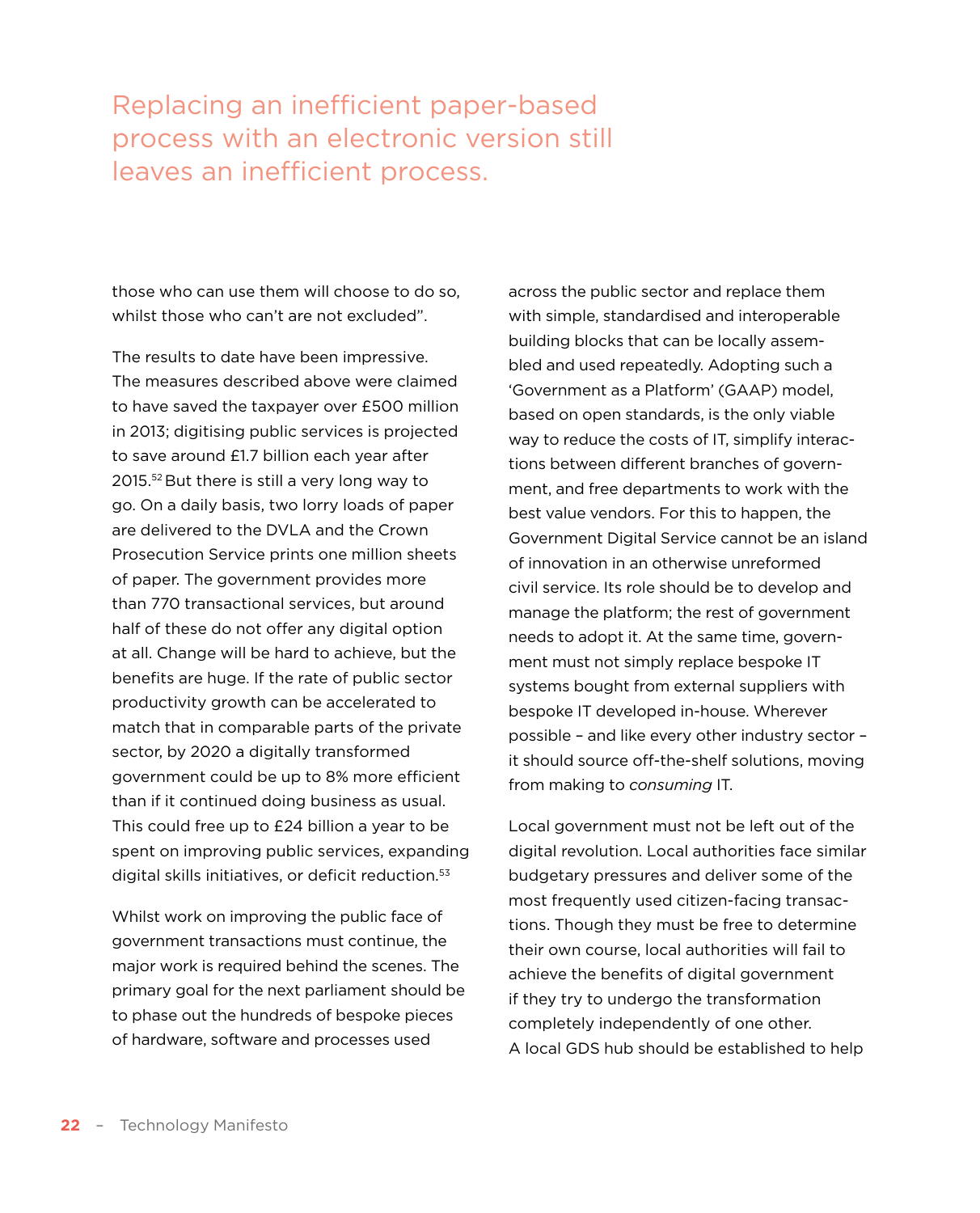<span id="page-22-0"></span>them apply platform technologies, converge on open standards and replace more than 400 local authority websites with a single domain, in the style of<gov.uk>.

Above all, policymakers must accept that IT alone cannot improve government. Replacing an inefficient paper-based process with an electronic version still leaves an inefficient process. As businesses have long known, IT is transformative only when it changes the way people work. That means breaking down silos, it means sharing more data, and it will almost certainly mean that fewer staff will be needed to perform particular tasks. The next government must not shy away from the hard but inescapable need for organisational change.

#### Using Data To Deliver Smarter Government

Digital government is also about being smart with data. Across the public sector, extraordinary quantities of information are amassed or created in the course of running public services. In the arena of tax alone, HM Revenue & Customs reportedly holds over 80 times as much data as the British Library.54 This information is an asset. There is a huge opportunity to unlock its value by using big data analytics to enable evidence-based policymaking and improve the efficiency of

government operations. Achieving cuttingedge performance with big data could save the public sector between £16 billion and £33 billion a year – that is equivalent to £250 to £500 per head of the population.

To date, government has barely scratched the surface of these possibilities. To make progress, two things are needed: capability and public trust. Analysing data on the scale of government requires specialist skills that have not traditionally been part of Civil Service capabilities. In the same way that the establishment of GDS was required to lead a technological change throughout government, a dedicated Data Analytics team is needed to lead a data revolution. As with GDS, it will not be enough for them to work alone – really influencing the way government works will require departments to engage with the data, using their specialist knowledge and experience to achieve meaningful policy outcomes.

The recent furore over <care.data>highlighted the level of public mistrust of government combining and processing different datasets. If that trust cannot be restored, there is a real risk that progress will be stymied. Government cannot afford to let that happen. An independent data ethics committee should therefore be established with representation from government, business, charity, legal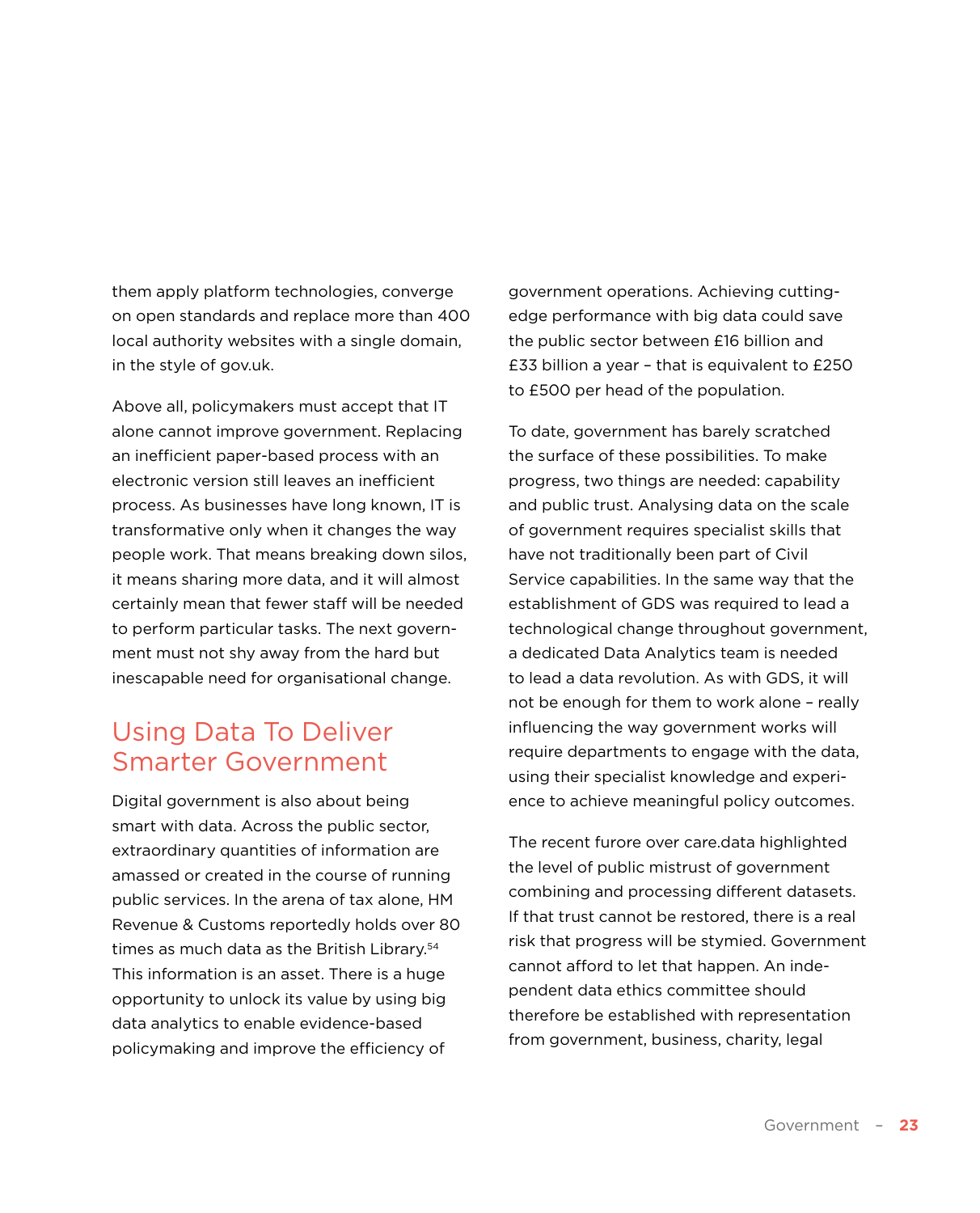and citizens groups, to create a Code for Responsible Analytics and guide government in novel uses of data.

#### Open Data

If knowledge is power, then the open data movement offers fundamentally to rebalance the relationship between government and citizen. For the first time, it is technically possible for citizens to have access to the same information as those that govern them. Open data's other virtues include increasing transparency, spurring innovation and improving public services. There is also the economic benefit: making public sector information (PSI) open for use has been estimated to be worth over £6 billion to the economy.<sup>55</sup> A key objective in 2015 must be to ensure that open data is not a passing fad, but a permanent shift in the way government works.

The best means to achieve this is to ensure that it delivers on its goals. Several measures could help. To be truly transparent, public sector bodies should declare the key targets they aim to achieve and the measures by which they should be judged. They should then ensure that datasets that track progress against those measures are made easily searchable on the relevant data store. They should also be required periodically to audit and declare

all the non-personal datasets they hold, so citizens have visibility of what data they could request, and know what is missing. If we are serious about innovation, publishing a schedule of when future datasets will be released would help start-ups and SMEs plan ahead and develop new products. And to improve public services, public sector bodies should be open with citizens about the challenges they face and positively engage civic groups in creating new solutions. Moreover, with the widespread adoption of smartphones, platforms based on open standards (e.g. Open311) should be established to give citizens an automated way to send data to government. This would empower communities to report on and help resolve issues in their local communities, from pot holes to park littering.

Harnessing the full power of technology and data offers the chance to deliver government that is smaller, better, faster and stronger. Britain has long prided itself on having the best civil service in the world; we should now show the world how to recreate it for the 21st Century. The barriers to realising this vision are not technological but *organisational*. It will require new skills, new capabilities and new ways of working.

Changing that is the next great challenge for digital government.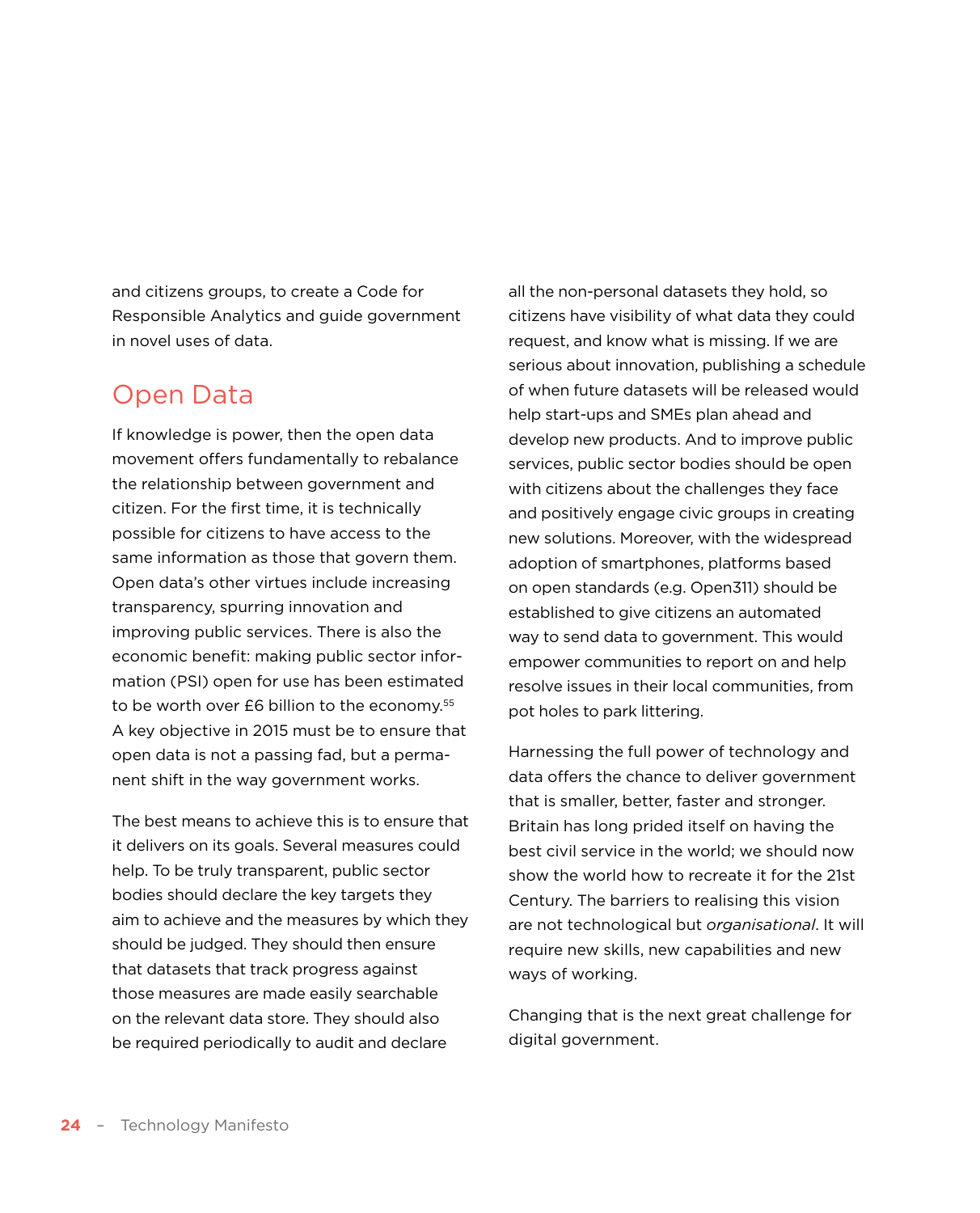<span id="page-24-0"></span>Government should commit to the wholesale adoption of a Government as a Platform model, based on open standards.

#### Recommendations

- **21.** By the end of the 2015 parliament, the 150 highest-volume government transactions should be converted to the digital-by-default standard. The top 150 government transactions account for more than 95% of all citizen and business interactions with government. Following the completion of the 25 exemplar services in March 2015, the next 125 should be transformed. Departments should then prioritise the conversion of remaining transactions based on expected outcomes.
- **22.** Government should commit to the wholesale adoption of a Government as a Platform (GAAP) model, based on open standards. Harnessing the common building blocks of software, hardware and processes developed by GDS and off-the-shelf solutions provided by external suppliers, is essential for limiting the number of bespoke products that have to be built and supported. Proactively encouraging and supporting government agencies to converge on shared capabilities, based on open standards, would enable government to use its size to secure the best value when purchasing from suppliers.
- **23.** A local GDS hub should be set up within Socitm, supported by the LGA, SOLACE and DCLG. The body would provide

practical support to help local authorities apply Government as a Platform resources; advocate the adoption of open standards across the sector; and establish a single website for local government. Local authorities should be free to choose whether or not to use these services, but would be likely to find them available for a fraction of the cost of their current IT expenditure. As well as saving money, this could help create a more predictable and consistent experience for citizens as they move around the country.56

**24.** The Civil Service competency framework should be updated to ensure that every individual working in government has a baseline level of ability in critical thinking, quantitative analysis and digital skills. Government should invest in stretching, high-quality training and development for its staff, and particularly those responsible for delivering transactional services on behalf of their departments.<sup>57</sup>

**25.** Government should establish and encourage the wide adoption of electronic proofs. For the most important interactions in our lives, government issues the credentials required to prove that we are who we say we are, or have the attributes we lay claim to. At present, these proofs are almost exclusively analogue: birth certificates, marriage certificates,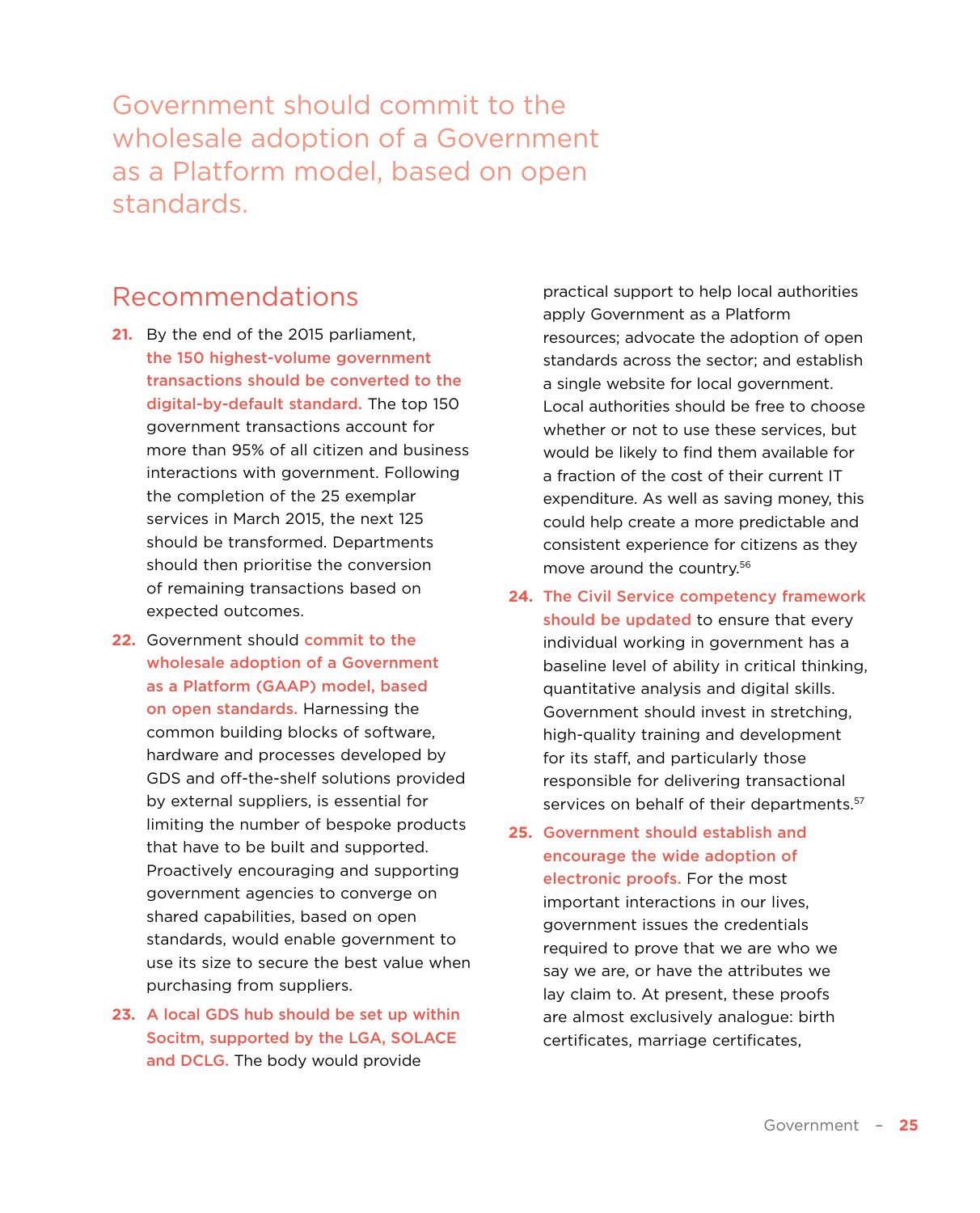exam and degree certificates, driving licences, P60s and P45s. Digitising these documents is a necessary step to achieve fully digital government services. Adoption of electronic proofs would also be of huge benefit to citizens in their dealings with the private sector, such as retail banking, enabling completely digital transactions to take place where currently a paper-based proof of identification is required.

- **26.** Electronic purchasing, based on open standards, should be the default for government departments. Government is a major purchaser but is not as nimble as it should be. A widely adopted electronic platform for government buying could significantly lower prices and reduce bureaucracy. This would also provide the critical mass for widespread adoption of electronic invoicing, saving businesses billions of pounds a year.<sup>58</sup>
- **27.** Departments should expose Application Programming Interfaces (APIs) for all government services. The internet provides an opportunity to separate the different layers of public service delivery. Exposing read and write APIs would allow anyone to write apps capable of communicating with government systems, opening up a new wave of innovation as developers compete to meet user needs.59
- **28.** By the end of the 2015 Parliament, paper-based processes should be eliminated for routine interactions within and between government departments. All internal government communications should be conducted via digital channels to improve their speed and efficiency, and to reduce cost and waste.<sup>60</sup>
- **29.** An Advanced Analytics Team should be established in the Cabinet Office, with responsibility for identifying big data opportunities and helping departments to realise them. The team should work with departments to apply data and analytics in new and more sophisticated ways; spread awareness and demand for cutting-edge data techniques amongst senior public sector leaders; and achieve savings and benefits for central government, over and above existing plans, worth at least £1 billion.<sup>61</sup>
- **30.** Government should set up an independent Committee of Data Ethics, responsible for writing a Code for Responsible Analytics and guiding government in novel uses of data. Public trust is critical for the success of government data activities: both the letter and spirit of the right to privacy must be respected. As technology offers an array of new and low cost ways to collect and harness information, an independent ethics committee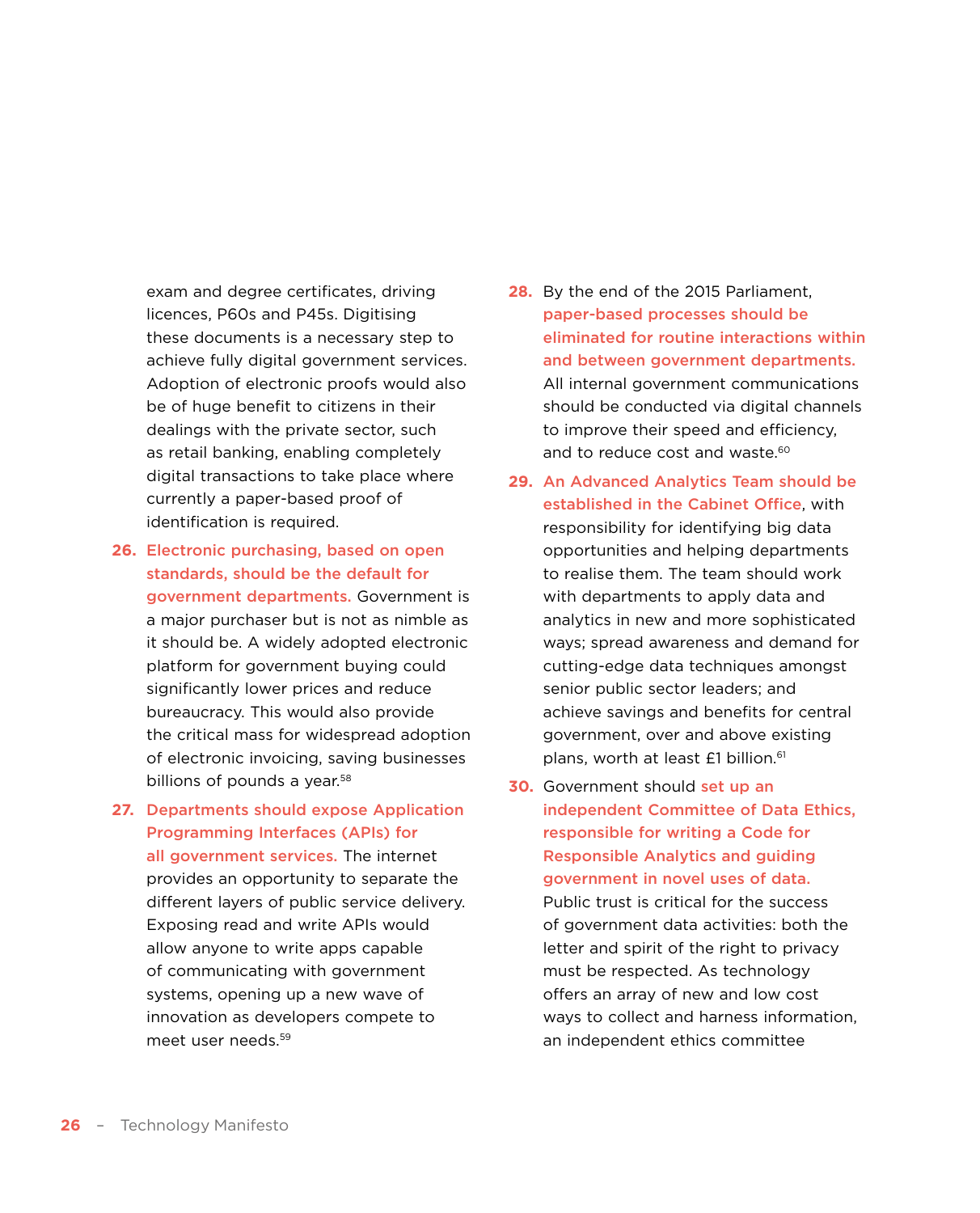with representation from government, business, charity, legal and citizen groups is required to advise government and ensure that innovation proceeds alongside appropriate protections for individuals' data.62

**31.** Public sector bodies should be required to audit and declare on<data.gov.uk> (or a similar data portal) the non-personal datasets they hold, and publish a schedule for their future release.

This process would increase transparency and strengthen the role of the Open Data User Group, by letting citizens and businesses see what data is available to request. Providing a release schedule would help businesses allocate their resources and secure investment. Audits should be conducted at least every five years.63

**32.** Ordnance Survey should cease to be a trading fund and be removed from the Shareholder Executive to make their maps and data free to use. A report conducted for BIS listed geospatial data as being amongst the most valuable and frequently requested forms of Public Sector Information. The vast majority of central government departments and local authorities, together with

public bodies such as Transport for London, use OS maps to plot their data. Current licence agreements prevent some of the most valuable data sets held by those organisations from being syndicated as open data.<sup>64</sup>

**33.** An information marketplace should be established to enable businesses and citizens to provide data to government. Radical reform of government can begin by empowering citizens and businesses to report on and help resolve problems in their local communities. Local and central government should publish their data needs on data stores and set up interfaces based on open standards (e.g. Open311) to deliver them. Procurement models will need to be examined to ensure that start-ups providing data can be remunerated.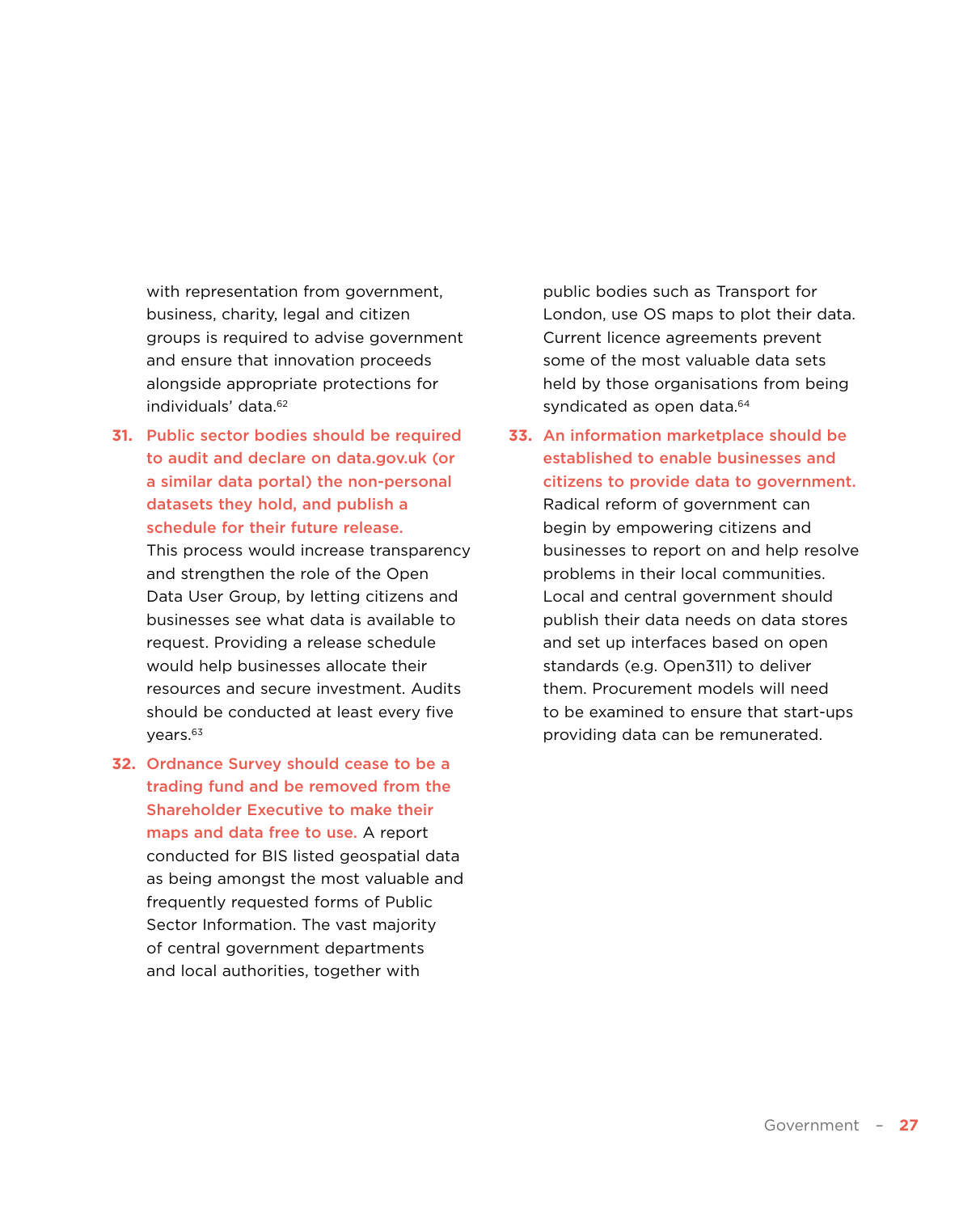# **ENDNOTES**

- 1. PwC, "Champion for Digital Inclusion: The Economic Case for Digital Inclusion", October 2009.
- 2. Boston Consulting Group, "The Internet Economy in the G20: The \$4.2 Trillion Opportunity", March 2012.
- 3. OC&C Strategy Consultants, The Global Retail E-mpire, 2013.
- 4. James Dyson, "Ingenious Britain: Making the UK the leading high tech exporter in Europe", March 2010.
- 5. Booz and Co., "This is for Everyone: The case for universal digitisation", November 2012.
- 6. BBC and Ipsos Mori, "Media Literacy: Understanding digital capabilities and follow-up", March 2014.
- 7. Office of National Statistics, "Statistical bulletin: Internet Access Quarterly Update", Q1 2014.
- 8. Catherine McDonald, for Tinder Foundation and Go ON UK, "A Leading Digital Nation by 2020: Calculating the cost of delivering online skills for all", February 2014.
- 9. Office of National Statistics, "Statistical bulletin: Internet Access – Households and Individuals", 2013.
- 10. Cabinet Office, "Sprint 14: Speech by Francis Maude", January 2014. Statistic on Iceland and Norway from Catherine McDonald, for Tinder Foundation and Go ON UK, "A Leading Digital Nation by 2020: Calculating the cost of delivering online skills for all", February 2014.
- 11. Mike Butcher, TechCrunch, "UK Government Backs Year Of Code Campaign, Boosts Funds To Teach Code In Schools", February 2014.
- 12. Basic digital skills refers to having the ability to perform basic digital transactions such as sending an email, using a search engine, filling in online forms and browsing the internet, and doing so safely.
- 13. Cabinet Office, "Sprint 14: Speech by Francis Maude", January 2014.
- 14. Catherine McDonald, for Tinder Foundation and Go ON UK, "A Leading Digital Nation by 2020: Calculating the cost of delivering online skills for all", February 2014.
- 15. Cabinet Office, "Government Approach to Assisted Digital", December 2013.
- 16. DCMS. "Broadband Delivery UK: Details of the plan to achieve a transformation in broadband in the UK by 2015", September 2013.
- 17. Recommendation from Policy Exchange, "The Superfast and the Furious", January 2013. One option would be to track a measure of broadband poverty, constructed to identify the number of households where the best performing broadband option runs below a certain percentage of the median UK connection.
- 18. Law Commission, "LC336 Electronic Communications Code", February 2013.
- 19. BBC News Online, "Internet of things to get £45m funding boost", March 2014.
- 20. e-skills UK & Intellect, "Information Economy: Economic Estimates 2013", October 2013. Digital economy defined as software, IT services and telecommunications services.
- 21. NIESR, "Measuring the UK's Digital Economy with Big Data", July 2013.
- 22. e-skills UK & Intellect, "Information Economy: Economic Estimates 2013", October 2013.
- 23. Baroness Lane-Fox of Soho, Speech to the House of Lords, "25th Anniversary of the World Wide Web", January 2014.
- 24. Higher Education Funding Council for England, Written Evidence to the House of Lords Science and Technology Select Committee on International STEM students, March 2014, p.177–181.
- 25. Coventry University, "Written Evidence to House of Lords Select Committee on International STEM Students", March 2014.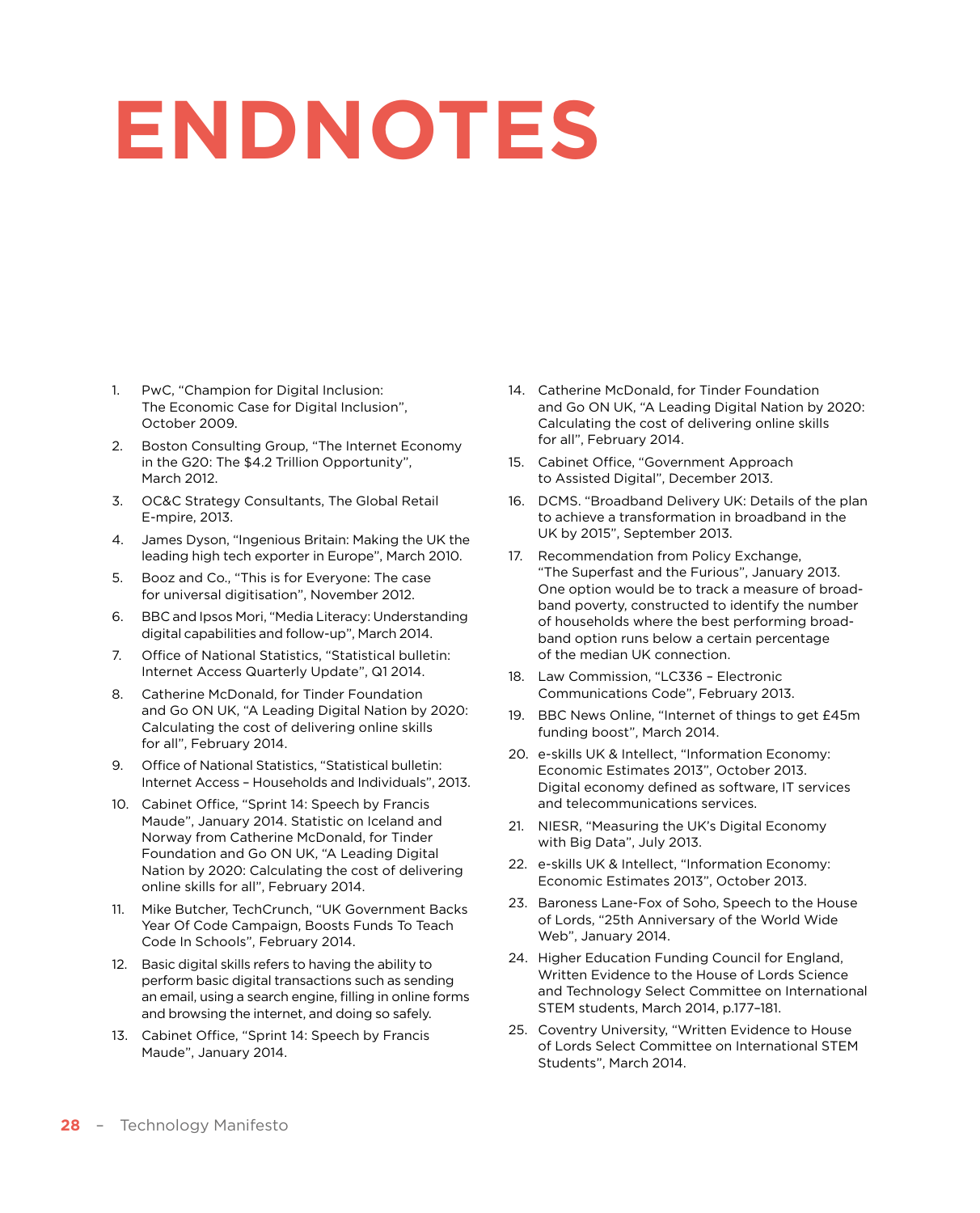- 26. In 2012/13 there was an almost 90% increase in the number of firms receiving funding under EIS and SEIS compared with the previous year. The Start-Up Loans scheme has provided more than £74 million to almost 15,000 businesses. Numbers as of March 2014.
- 27. Stephen Welton, CEO of the Business Growth Fund, claims that investments in early stage companies in the UK match the level of investment in Silicon Valley. However, larger, later-stage investments in the UK are nearly four times lower in the UK than in Silicon Valley.
- 28. Intellectual property is hugely important for the British economy. UK investment in assets protected by intellectual property rights stood at £65.6bn in 2011, representing half of all investments in intangible assets, and more than the combined investment into plants and machinery and vehicles (Intellectual Property Office, "Estimating UK investment in intangible assets and Intellectual Property Rights", March 2014).
- 29. McKinsey Global Institute, "Internet Matters: The Net's sweeping impact on growth, jobs, and prosperity", May 2011.
- 30. Lloyds Bank, *"UK Business Digital Index"*, April 2014.
- 31. ONS, "International Trade in Services", 2011.
- 32. Cabinet Office, "Keeping the UK safe in cyber space", March 2014.
- 33. BIS, "Information Economy Strategy", June 2013.
- 34. Boston Consulting Group , "The Internet Economy in the G20: The \$4.2 Trillion Opportunity", March 2012.
- 35. A 2011 UKCISA survey found that of all the changes to visa rules in 2011, the abolition of the Post Study Work visa was rated as having the most negative impact on their decision to study in the UK. Several bodies submitting written evidence to the House of Lords Science and Technology Committee in 2014 agreed that it was the most significant factor causing the drop in the number of international STEM students (see. p.226, University of Leicester and University of Plymouth). A recent IPPR report has found that among Indian students, 51% agreed that the restrictions on their ability to work in the

UK after studying would put off 'most' coming to the UK. (IPPR, "Britain wants you! Why the UK should commit to increasing international student numbers", November 2013).

- 36. UK Border Agency, "Visas and immigration: Tier 1 (graduate entrepreneur)", 2012.
- 37. Times Higher Education, "Critics brand figures for post-study replacement 'disappointing'", October 2013.
- 38. Recommendation from Policy Exchange, "Bits and Billions: A blueprint for high-impact digital entrepreneurship in the UK", September 2012.
- 39. Figure from Universities UK in written evidence to the House of Lords Science and Technology Committee, p. 217–218. Though these statistics do not account for non-EU students, we would not expect a significant difference by country of birth.
- 40. The salary threshold is linked to wage inflation, as recorded by the Average Weekly Earnings Index. 25% of London start-ups offer stock / share options to new graduate employees. (Adzuna, "Tech Jobs Trends", October 2013).
- 41. Recommendation from Policy Exchange, "Bits and Billions: A blueprint for high-impact digital entrepreneurship in the UK", September 2012.
- 42. Recommendation from Policy Exchange, "Bits and Billions: A blueprint for high-impact digital entrepreneurship in the UK", September 2012.
- 43. Current accounting rules force corporate investors, when acquiring an equity stake of 20% or more, to record their share of the investment's profit or loss in the overall corporate balance sheet and into a syndicate.
- 44. The Corporate Venture Scheme, which expired in 2010, provided corporates investing in small companies with a minority shareholding with a relief against corporation tax of up to 20% of the amount invested, as well as deferral relief against gains and loss relief. Estimates suggest that as much as £488 billion in cash and equivalents sit on the balance sheets of UK corporates.
- 45. The introduction of the Patent Box scheme in April 2013 allows innovative companies to apply a lower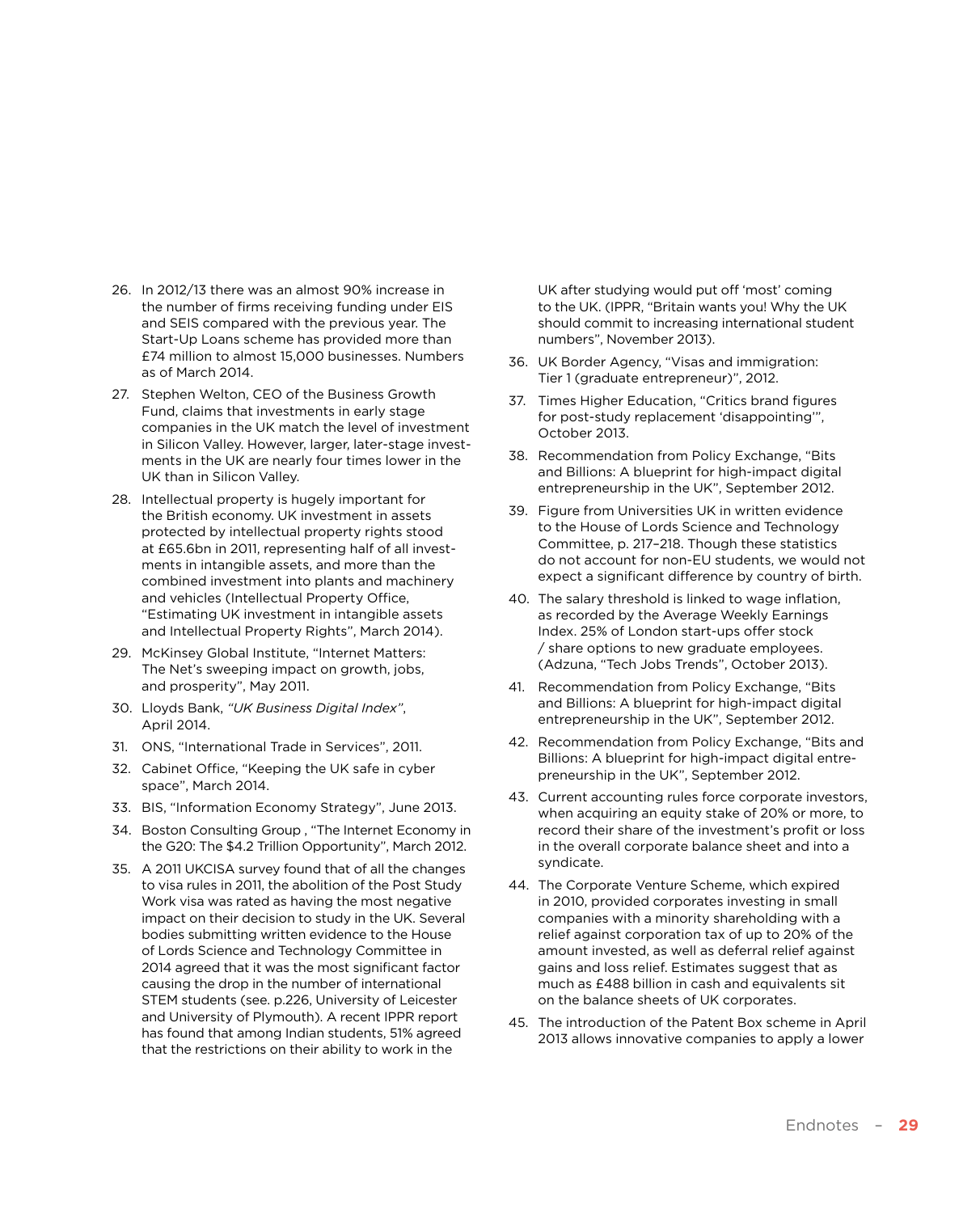rate of Corporation Tax of 10% for profits earned from patents.

- 46. The Intellectual Property Office conducted preliminary research in July 2013 into the existence of patent thickets in the UK. They found that they were particularly present within the computer technology and digital communication sectors. (IPO, "A Study of Patent Thickets", July 2013).
- 47. For example, CEBR analysis suggests the UK's manufacturing industry stands to gain £45 billion between 2012–2017 from big data analysis. (CEBR, "Data Equity", April 2012).
- 48. In the North East, 88% of online SMEs increased revenue by as much as £10,000 as a result of using the internet (Go ON UK North East, "North East SMEs missing out on vast digital benefits', October 2013).
- 49. 29% of disconnected business owners are not confident internet users (Lloyds Banking Group, "Britain's Digital Opportunity", March 2013).
- 50. This group would follow on from the European E-commerce Taskforce, convened by Government to explore the reasons for low levels of European cross-border online trading. In its final report it identified measures to improve the environment for businesses and consumers to increase rates ofEuropean e-commerce. The taskforce comprised e-retailers, service providers, consumer groups, industry bodies and government agencies. It met between March and June 2013.
- 51. Cabinet Office, "Progress against the Objectives of the National Cyber Security Strategy", December 2013.
- 52. Cabinet Office, "Sprint 14: Speech by Francis Maude", January 2014.
- 53. Policy Exchange, "Smaller Better Faster Stronger: Remaking Government for the digital age", September 2013.
- 54. BBC News Online, "On the trail of the offshore tax dodgers", December 2011.
- 55. BIS, "Market Assessment of Public Sector Information", May 2013.
- 56. Local authorities must have the independence to be able to decide whether or not this approach is right for them. However, it is likely that many would choose to do so given the likely cost savings and the fact that Institute for Fiscal Studies estimates suggest that local authorities face a real terms cut of 40% by 2018.
- 57. Recommendation from Policy Exchange, "Smaller Better Faster Stronger: Remaking Government for the digital age", September 2013. In a recent survey of public sector staff, 72% of respondents agreed that it is becoming increasingly important for civil servants to know how to access, share and use data. In the same sample, a majority said they did not know how to access or interpret data sets, and could not cite specific data initiatives or their benefits.
- 58. Recommendation from Policy Exchange, "Smaller Better Faster Stronger: Remaking Government for the digital age", September 2013. Achieving a price reduction of 10% on just 10% of government spending would be worth over £2 billion/year.
- 59. Recommendation from Policy Exchange, "Smaller Better Faster Stronger: Remaking Government for the digital age", September 2013. Imagine, for example, a service that securely integrated a citizen's online bank account with their tax return, or one that let them notify public and private organisations of a name or address change.
- 60. Recommendation from Policy Exchange, "Smaller Better Faster Stronger: Remaking Government for the digital age", September 2013.
- 61. Recommendation from Policy Exchange, "The Big Data Opportunity: Making government faster, smarter and more personal", July 2012.
- 62. In interviews with Policy Exchange, civil servants report being hindered from using large-scale data analysis and insights due to the lack of an agreed framework which describes the appropriate circumstances in which data can be used and combined.
- 63. This could be done by crowdsourcing information from data users in different departments.
- 64. BIS, "Market Assessment of Public Sector Information", May 2013.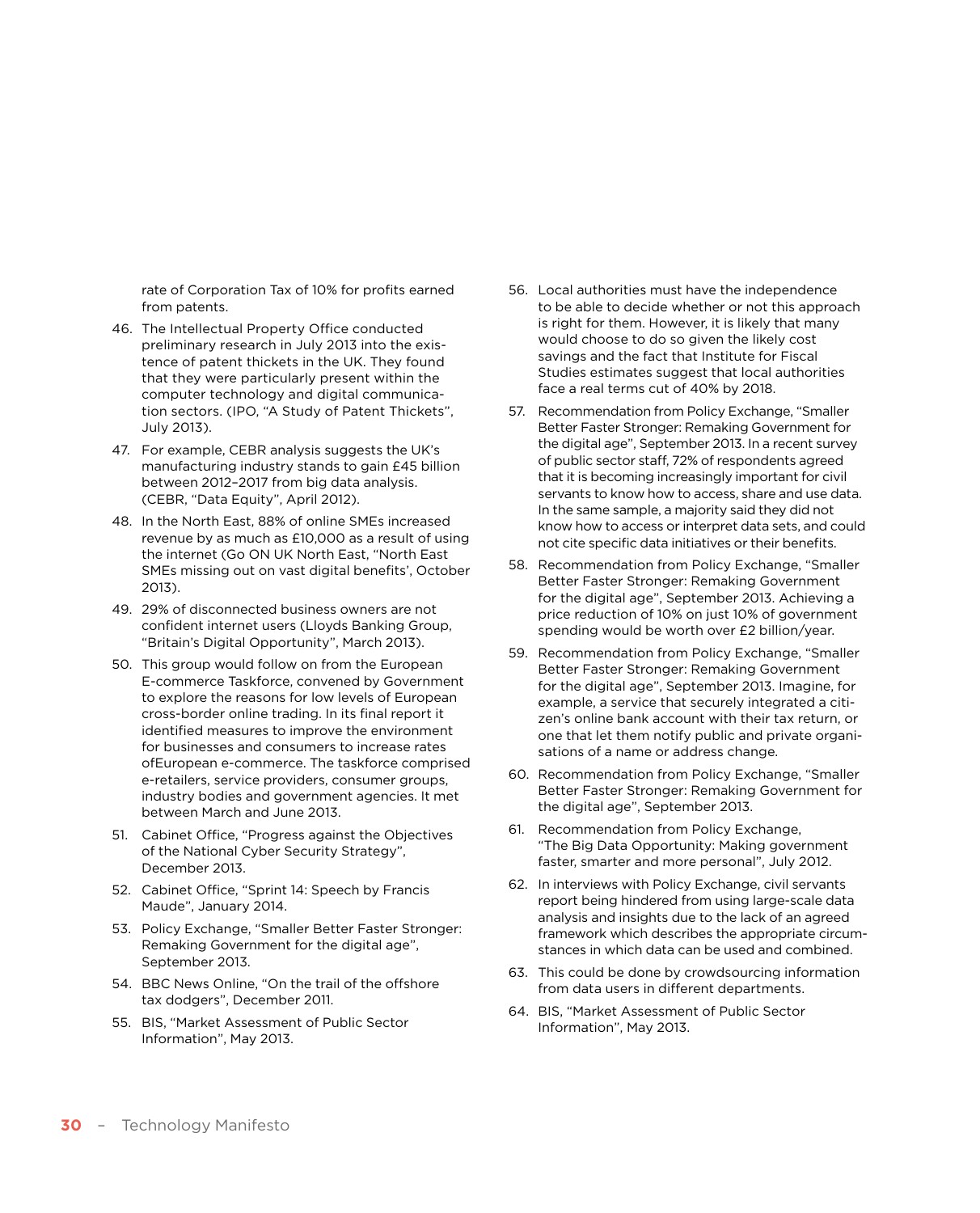### <span id="page-30-0"></span>**ABOUT THE AUTHORS**

Eddie Copeland – Head of Unit. Eddie is responsible for leading research and creating policy recommendations on how technology can transform UK politics and deliver smarter public services. Previously he has Alan Haselhurst, MP; Congressional intern to Congressman Tom Petri and the Office of the Parliamentarians; Project Manager of global IT infrastructure projects at Accenture and Shell; Development Director of The Perse School, Cambridge; and founder of web start-up, Orier Digital. He has a degree in Politics and a Master's in International Relations from the University of Leicester.

Sarah Fink – Research Fellow. Before joining Policy Exchange, Sarah worked as Junior PR Manager at Lady Geek, a campaigning agency changing the way tech and gaming companies market to women. Prior to this she worked as communications intern at the National Alliance of Women's Organisations and as a

Ros-Lehtinen. Sarah has an MA in Gender, Society and Representation from University College London, and a BA in Political Science from Saint Mary's College in Notre Dame, Indiana.

Cameron Scott – Researcher. Joining Policy Exchange in November 2012, Cameron assisted with projects across all units before becoming Researcher in the Technology Policy Unit in October 2013. Cameron graduated with a BA in Political Science from the the role of the internet campaign in US presidential elections.